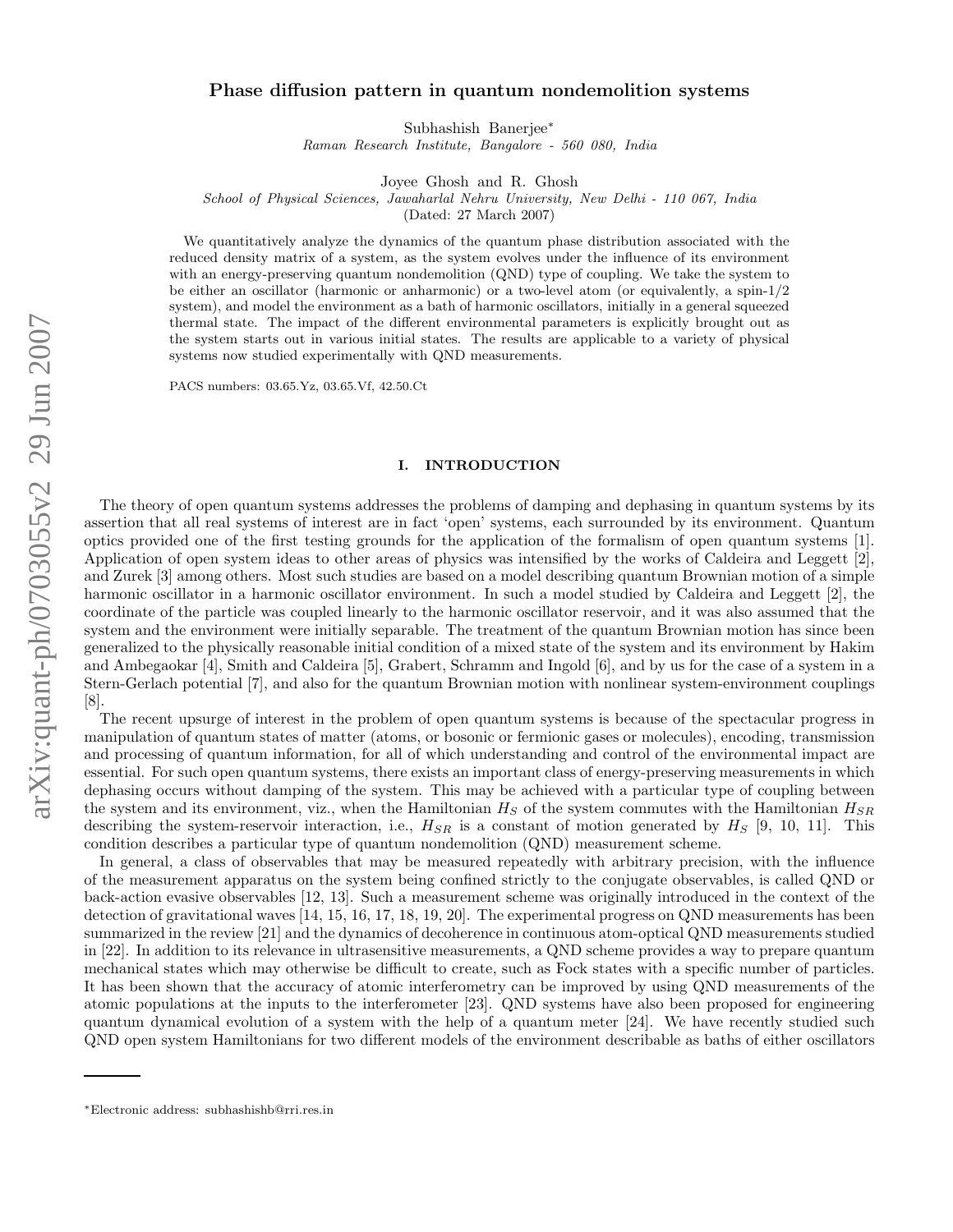2

or spins, and found an interesting connection between the energy-preserving QND Hamiltonians and the phase space area-preserving canonical transformations [25].

As stated above, in the context of energy-preserving QND systems, the only effect of the environment on the system is dephasing and it is a natural question to ask about the pattern of diffusion of 'phases' in such a situation. Such a question is particularly relevant in the context of a number of practical phase measurement schemes [23, 26].

What is the precise meaning of the quantum mechanical phase? The quantum description of phases [27] has a long history [28, 29, 30, 31, 32]. Pegg and Barnett [31], following Dirac [28], carried out a polar decomposition of the annihilation operator and defined a hermitian phase operator in a finite-dimensional Hilbert space. In their scheme, the expectation value of a function of the phase operator is first carried out in a finite-dimensional Hilbert space, and then the dimension is taken to the limit of infinity. However, it is not possible to interpret this expectation value as that of a function of a hermitian phase operator in an infinite-dimensional Hilbert space [33, 34]. To circumvent this problem, the concept of phase distribution for the quantum phase has been introduced [33, 35]. In this scheme, one associates a phase distribution to a given state such that the average of a function of the phase operator in the state, computed with the phase distribution, reproduces the results of Pegg and Barnett.

In this paper we address the problem of quantum phase diffusion and study the dynamics of the quantum phase distribution associated with the reduced density matrix of the system for a number of situations of practical importance, as the system evolves under the influence of its environment with an energy-preserving QND coupling. One may take the system to be either an oscillator (harmonic or anharmonic) or a two-level atom (or equivalently, a spin-1/2 system). The phase distributions associated with the quantum state for the two cases are defined. The environment is modeled as a bath of harmonic oscillators, and the impact of the environmental parameters is quantified for different initial states of the system.

The plan of the paper is as follows. In Section II, we briefly discuss a generic energy-preserving QND system in the context of open systems [36]. The bath is taken to be initially in a squeezed thermal state, from which the common thermal bath results may be easily extracted by setting the squeezing parameters to zero. In Section III, we define the phase distribution for an oscillator system, following Agarwal et al. [35]. In Section IIIA in particular, we consider a harmonic oscillator system in QND interaction with its environment [26]. We study two different initial conditions, of the system starting  $(1)$  in a coherent state and  $(2)$  in a squeezed coherent state. In Section IIIB, we study the case where the system is an anharmonic oscillator, which could arise, for example, from the interaction of a single mode of the quantized electromagnetic field with a Kerr medium [37, 38]. This Hamiltonian can be expressed in terms of the generators of the group  $SU(1,1)$ . Using the positive discrete series representation of this group, we construct its phase distribution and study it for two different situations: (1) when the system is initially in a Kerr state, and (2) when it is initially in a squeezed Kerr state [37]. In Section IV we consider the phase distribution for a two-level atom, extensively used as a model system in quantum computation [39, 40, 41]. Following the phase distribution of angular momentum systems introduced by Agarwal and Singh [42], we construct and study the phase distribution of the system for three different initial conditions of the system, starting (1) in a Wigner-Dicke state [43], which is the atomic analogue of the standard Fock state [44], (2) in an atomic coherent state, which is the atomic analogue of the Glauber coherent state [44], and (3) in an atomic squeezed state [42, 45]. In Section V we present our conclusions.

#### II. GENERIC QND OPEN SYSTEMS

We consider the following Hamiltonian describing the interaction of a system with its environment, modeled as a reservoir of harmonic oscillators, via a QND type of coupling [36]:

$$
H = HS + HR + HSR
$$
  
=  $HS + \sum_{k} \hbar \omega_{k} b_{k}^{\dagger} b_{k} + HS \sum_{k} g_{k} (b_{k} + b_{k}^{\dagger}) + HS2 \sum_{k} \frac{g_{k}^{2}}{\hbar \omega_{k}}$ . (1)

Here  $H_S$ ,  $H_R$  and  $H_{SR}$  stand for the Hamiltonians of the system, reservoir and system-reservoir interaction, respectively.  $H<sub>S</sub>$  is a generic system Hamiltonian which we will specify in the subsequent sections to model different physical situations.  $b_k^{\dagger}$ ,  $b_k$  denote the creation and annihilation operators for the reservoir oscillator of frequency  $\omega_k$ ,  $g_k$  stands for the coupling constant (assumed real) for the interaction of the oscillator field with the system. The last term on the right-hand side of Eq. (1) is a renormalization inducing 'counter term'. Since  $[H_S, H_{SR}] = 0$ , the Hamiltonian (1) is of QND type. The system plus reservoir composite is closed obeying a unitary evolution given by

$$
\rho(t) = e^{-\frac{i}{\hbar}Ht} \rho(0) e^{\frac{i}{\hbar}Ht},\tag{2}
$$

where

$$
\rho(0) = \rho^s(0)\rho_R(0),\tag{3}
$$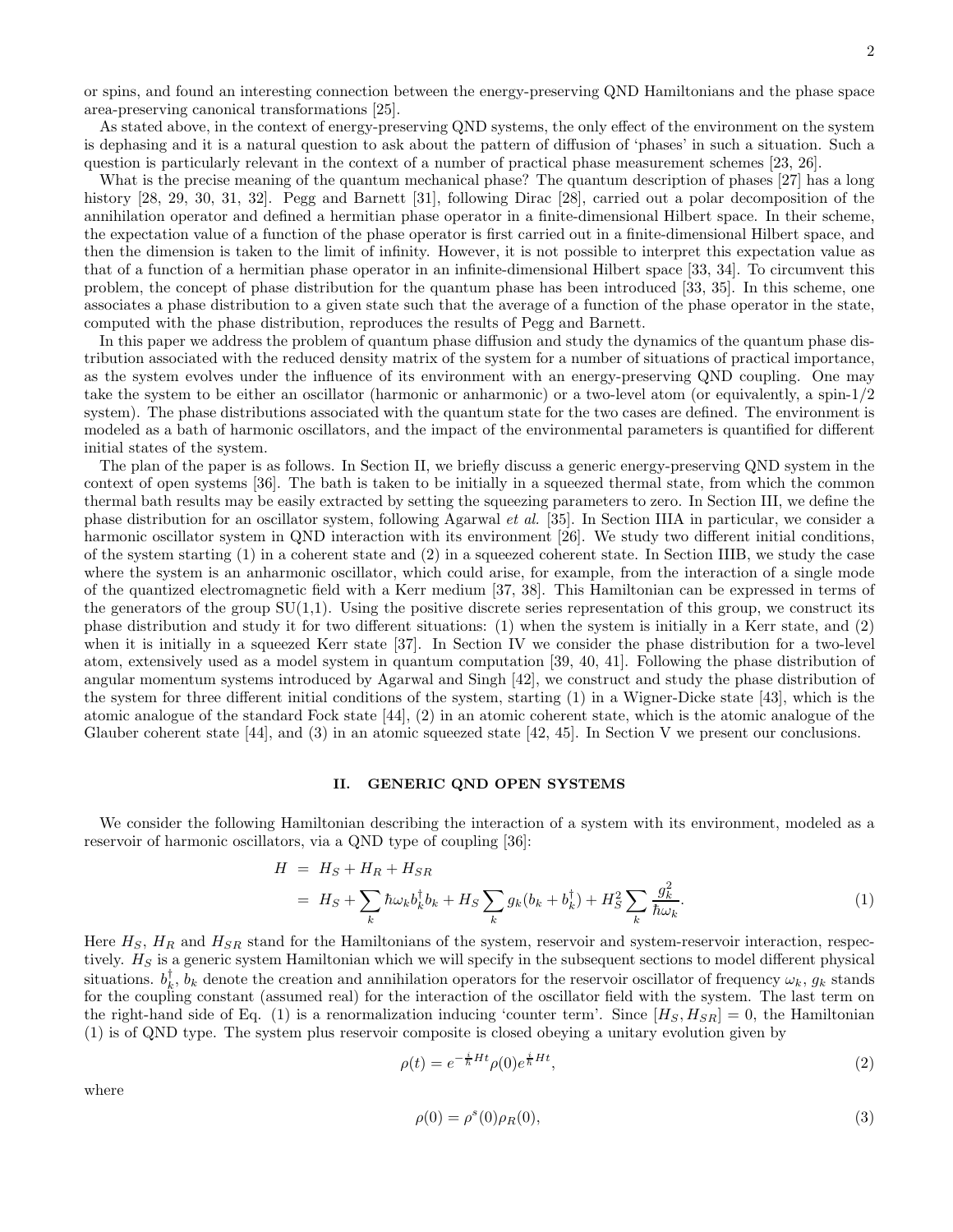i.e., we assume separable initial conditions. The reservoir is assumed to be initially in a squeezed thermal state, i.e., it is a squeezed thermal bath, with an initial density matrix  $\rho_R(0)$  given by

$$
\hat{\rho}_R(0) = \hat{S}(r, \Phi)\hat{\rho}_{th}\hat{S}^{\dagger}(r, \Phi),\tag{4}
$$

where

$$
\hat{\rho}_{th} = \prod_{k} \left[ 1 - e^{-\beta \hbar \omega_k} \right] e^{-\beta \hbar \omega_k \hat{b}_k^{\dagger} \hat{b}_k} \tag{5}
$$

is the density matrix of the thermal bath, and

$$
\hat{S}(r_k, \Phi_k) = \exp\left[r_k \left(\frac{\hat{b}_k^2}{2} e^{-i2\Phi_k} - \frac{\hat{b}_k^{\dagger 2}}{2} e^{i2\Phi_k}\right)\right]
$$
\n(6)

is the squeezing operator with  $r_k$ ,  $\Phi_k$  being the squeezing parameters [46]. We are interested in the reduced dynamics of the 'open' system of interest S, which is obtained by tracing over the bath degrees of freedom. Using Eqs.  $(1)$ ,  $(3)$ in Eq.  $(2)$  and tracing over the bath variables, we obtain the reduced density matrix for  $S$ , in the system eigenbasis, as [36]

$$
\rho_{nm}^s(t) = e^{-\frac{i}{\hbar}(E_n - E_m)t} e^{-i(E_n^2 - E_m^2) \sum_k \frac{g_k^2}{\hbar^2 \omega_k^2} \sin(\omega_k t)}
$$
  
 
$$
\times \exp\left[ -\frac{1}{2}(E_m - E_n)^2 \sum_k \frac{g_k^2}{\hbar^2 \omega_k^2} \coth\left(\frac{\beta \hbar \omega_k}{2}\right) \right]
$$
  
 
$$
\times \left| (e^{i\omega_k t} - 1) \cosh(r_k) + (e^{-i\omega_k t} - 1) \sinh(r_k) e^{i2\Phi_k} \right|^2 \right] \rho_{nm}^s(0).
$$
 (7)

From (7) we obtain the master equation as

$$
\dot{\rho}_{nm}^s(t) = \left[ -\frac{i}{\hbar}(E_n - E_m) + i\dot{\eta}(t)(E_n^2 - E_m^2) - (E_n - E_m)^2 \dot{\gamma}(t) \right] \rho_{nm}^s(t),\tag{8}
$$

where

$$
\eta(t) = -\sum_{k} \frac{g_k^2}{\hbar^2 \omega_k^2} \sin(\omega_k t),\tag{9}
$$

and

$$
\gamma(t) = \frac{1}{2} \sum_{k} \frac{g_k^2}{\hbar^2 \omega_k^2} \coth\left(\frac{\beta \hbar \omega_k}{2}\right) \left| (e^{i\omega_k t} - 1) \cosh(r_k) + (e^{-i\omega_k t} - 1) \sinh(r_k) e^{i2\Phi_k} \right|^2. \tag{10}
$$

For the case of an Ohmic bath with spectral density

$$
I(\omega) = \frac{\gamma_0}{\pi} \omega e^{-\omega/\omega_c},\tag{11}
$$

where  $\gamma_0$  and  $\omega_c$  are bath parameters,  $\eta(t)$  and  $\gamma(t)$  can be evaluated [36] and we quote the results:

$$
\eta(t) = -\frac{\gamma_0}{\pi} \tan^{-1}(\omega_c t),\tag{12}
$$

and

$$
\gamma(t) = \frac{\gamma_0}{2\pi} \cosh(2r) \ln(1 + \omega_c^2 t^2) - \frac{\gamma_0}{4\pi} \sinh(2r) \ln\left[\frac{(1 + 4\omega_c^2 (t - a)^2)}{(1 + \omega_c^2 (t - 2a)^2)^2}\right] - \frac{\gamma_0}{4\pi} \sinh(2r) \ln(1 + 4a^2 \omega_c^2),
$$
\n(13)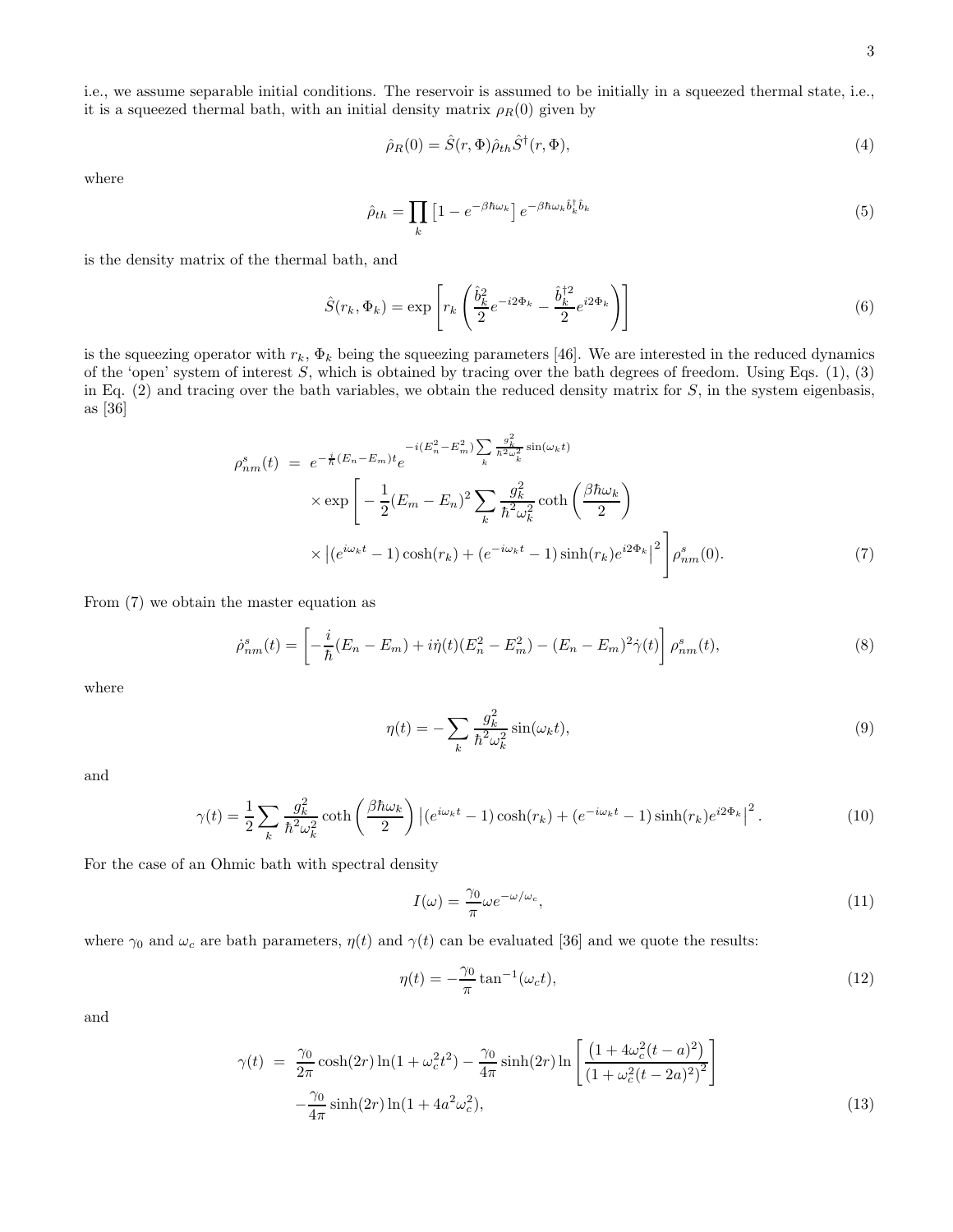at  $T = 0$ , with  $t > 2a$ ;

$$
\gamma(t) = \frac{\gamma_0 k_B T}{\pi \hbar \omega_c} \cosh(2r) \left[ 2\omega_c t \tan^{-1}(\omega_c t) + \ln\left(\frac{1}{1 + \omega_c^2 t^2}\right) \right]
$$

$$
-\frac{\gamma_0 k_B T}{2\pi \hbar \omega_c} \sinh(2r) \left[ 4\omega_c (t - a) \tan^{-1} (2\omega_c (t - a)) -4\omega_c (t - 2a) \tan^{-1} (\omega_c (t - 2a)) + 4a\omega_c \tan^{-1} (2a\omega_c) + \ln\left(\frac{\left[1 + \omega_c^2 (t - 2a)^2\right]^2}{\left[1 + 4\omega_c^2 (t - a)^2\right]} \right) + \ln\left(\frac{1}{1 + 4a^2 \omega_c^2}\right) \right],
$$
(14)

for high T, and again with  $t > 2a$ . Here we have taken, for simplicity, the squeezed bath parameters as

$$
\cosh(2r(\omega)) = \cosh(2r), \quad \sinh(2r(\omega)) = \sinh(2r),
$$
  
\n
$$
\Phi(\omega) = a\omega, \tag{15}
$$

where a is a constant depending upon the squeezed bath. We will make use of Eqs.  $(9)$ ,  $(10)$ ,  $(12)$ ,  $(13)$  and  $(14)$  in the subsequent analysis. Note that the results pertaining to a thermal bath can be obtained from the above equations by setting the squeezing parameters r and  $\Phi$  to zero.

### III. QUANTUM PHASE DISTRIBUTION FOR AN OSCILLATOR SYSTEM

As discussed in the Introduction, it is more convenient to deal with the quantum phase distribution than a hermitian quantum phase operator. Following Agarwal et al. [35] we define a phase distribution  $\mathcal{P}(\theta)$  for a given density operator  $\rho$  as

$$
\mathcal{P}(\theta) = \frac{1}{2\pi} \langle \theta | \rho | \theta \rangle, \ 0 \le \theta \le 2\pi,
$$
  
= 
$$
\frac{1}{2\pi} \sum_{m,n=0}^{\infty} \rho_{m,n} e^{i(n-m)\theta}, \tag{16}
$$

where the states  $|\theta\rangle$  are the eigenstates of the Susskind-Glogower [29] phase operator corresponding to eigenvalues of unit magnitude and are defined in terms of the number states  $|n\rangle$  as

$$
|\theta\rangle = \sum_{n=0}^{\infty} e^{in\theta} |n\rangle.
$$
 (17)

The sum in Eq. (16) is assumed to converge. The phase distribution is positive definite and normalized to unity.

## A. System of a harmonic oscillator

For the case where the system  $S$  is a harmonic oscillator with the Hamiltonian

$$
H_S = \hbar\omega \left( a^\dagger a + \frac{1}{2} \right),\tag{18}
$$

the number states serve as an appropriate basis for the system Hamiltonian and the system energy eigenvalue in this basis is

$$
E_n = \hbar\omega\left(n + \frac{1}{2}\right). \tag{19}
$$

Using this in Eq. (7) we obtain

$$
\rho_{n,m}^s(t) = e^{-i\omega(n-m)t} e^{i(\hbar\omega)^2(n-m)(n+m+1)\eta(t)} e^{-(\hbar\omega)^2(n-m)^2\gamma(t)} \rho_{n,m}^s(0),\tag{20}
$$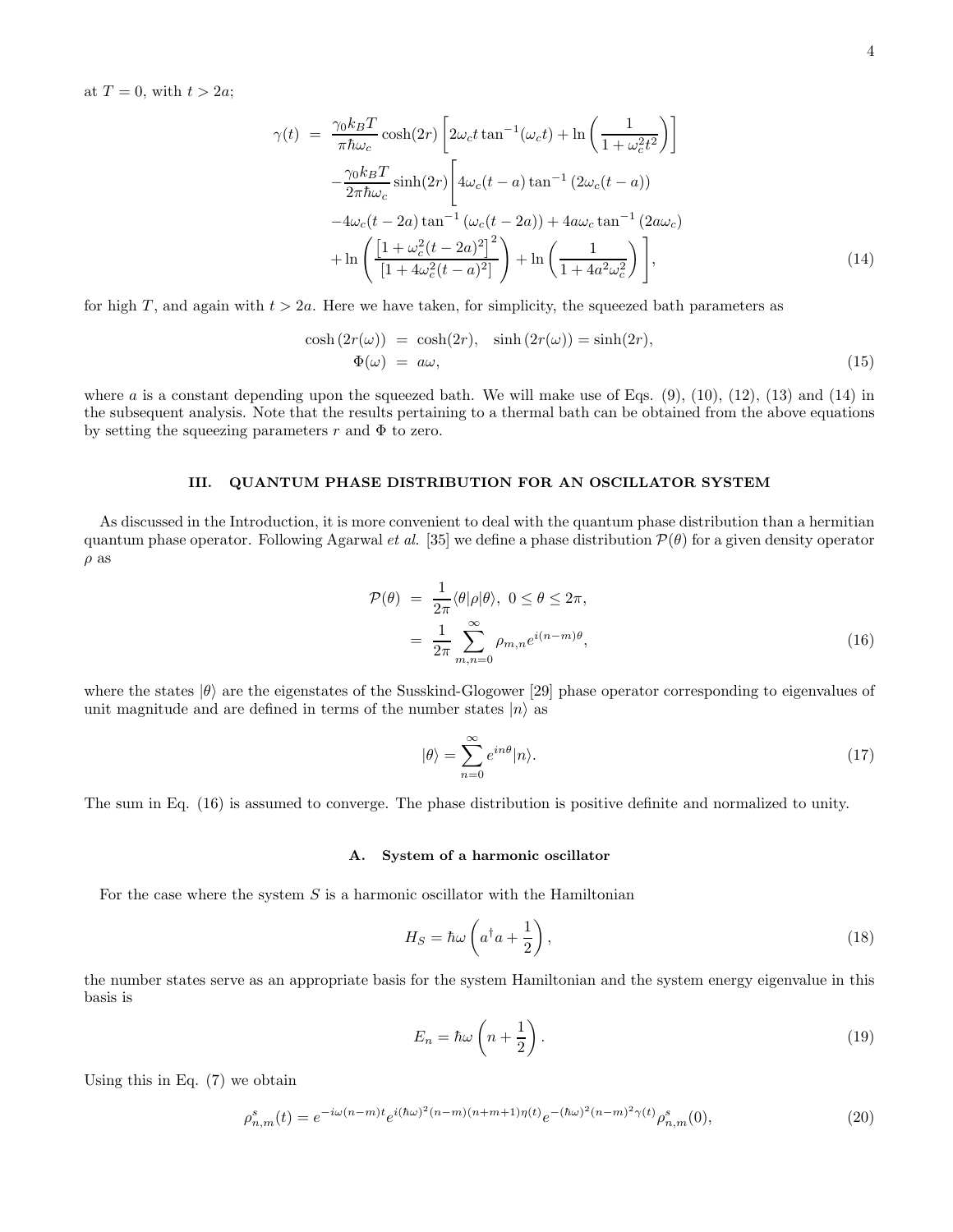where  $\eta(t)$  and  $\gamma(t)$  are as in Eqs. (9) and (10), respectively.

The Hamiltonian described here has been used by Turchette et al. [26] to describe an experimental study of the decoherence and decay of quantum states of a trapped atomic ion's harmonic motion interacting with an engineered high-temperature 'phase reservoir', which is simulated by random variations in the trap frequency – changing the phase of the ion oscillation without changing its energy, i.e., adiabatically modulating the trap frequency. In such a system it would be interesting to construct the quantum phase distribution associated with the reduced density matrix of the system and obtain the dynamics of the phase distribution as the system evolves under the influence of its environment. Equation (20) when substituted in Eq. (16) provides us with the phase distribution of the harmonic oscillator system interacting with its environment via a QND type of interaction.

Now we obtain the phase distributions for some physically interesting initial conditions of our harmonic oscillator system S.

# 1. System initially in a coherent state

The initial density matrix of the system is

$$
\rho^s(0) = |\alpha\rangle\langle\alpha|,\tag{21}
$$

where

$$
\alpha = |\alpha|e^{i\theta_0} \tag{22}
$$

is a coherent state [47]. Thus the initial density matrix in the system basis is

$$
\rho_{n,m}^s(0) = \langle n|\alpha\rangle\langle\alpha|m\rangle. \tag{23}
$$

Now making use of the expansion of the coherent state in terms of the number states we get

$$
\langle \alpha | n \rangle = \frac{|\alpha|^n}{\sqrt{n!}} e^{-\frac{|\alpha|^2}{2}} e^{-in\theta_0}.
$$
 (24)

It is to be noted that each of the diagonal elements of the above density matrix (23) is given by a Poisson distribution. Using Eq. (24) (and its complex conjugate) in Eq. (23), substituting it in Eq. (20), and then using Eq. (20) in Eq. (16) we obtain the phase distribution as

$$
\mathcal{P}(\theta) = \frac{1}{2\pi} \sum_{m,n=0}^{\infty} \frac{|\alpha|^{n+m}}{\sqrt{n!m!}} e^{-|\alpha|^2} e^{-i(m-n)(\theta - \theta_0)} e^{-i\omega(m-n)t} \times e^{i(\hbar\omega)^2(m-n)(n+m+1)\eta(t)} e^{-(\hbar\omega)^2(n-m)^2 \gamma(t)}.
$$
\n(25)

Figure 1 depicts the behavior of the quantum phase distribution,  $\mathcal{P}(\theta)$  given by Eq. (25), as a function of  $\theta$ (in radians) as it evolves under different environmental conditions. It can be clearly seen that in comparison with the unitary evolution (continuous curve), as the temperature  $T$  increases, the phase distribution broadens thereby indicating increasing phase diffusion with  $T$ . The phase diffusion also increases with an increase in the value of the squeezing parameter r, defined by (15), as is evident from a comparison of the large-dashed and the dot-dashed curves. Also by comparing the dot-dashed and double dot-dashed curves indicating the same environmental conditions but different evolution times  $t$ , it can be seen that an increase in exposure time to the environment causes a corresponding increase in phase diffusion. The broadening of the curves in all cases takes place in such a fashion that the normalization of the phase distribution function is preserved. For all the figures in this paper, we have set  $\omega = 1.0$ ,  $\omega_c = 100$ ,  $|\alpha|^2$  $= 5, a = 0.0, \text{ and } \theta_0 \text{ (Eq. (22))} = 0.$ 

#### 2. System initially in a squeezed coherent state

The initial density matrix of the system is

$$
\rho^s(0) = |\xi, \alpha\rangle\langle\alpha, \xi|,\tag{26}
$$

where the squeezed coherent state is defined as [47]

$$
|\xi,\alpha\rangle = S(\xi)D(\alpha)|0\rangle. \tag{27}
$$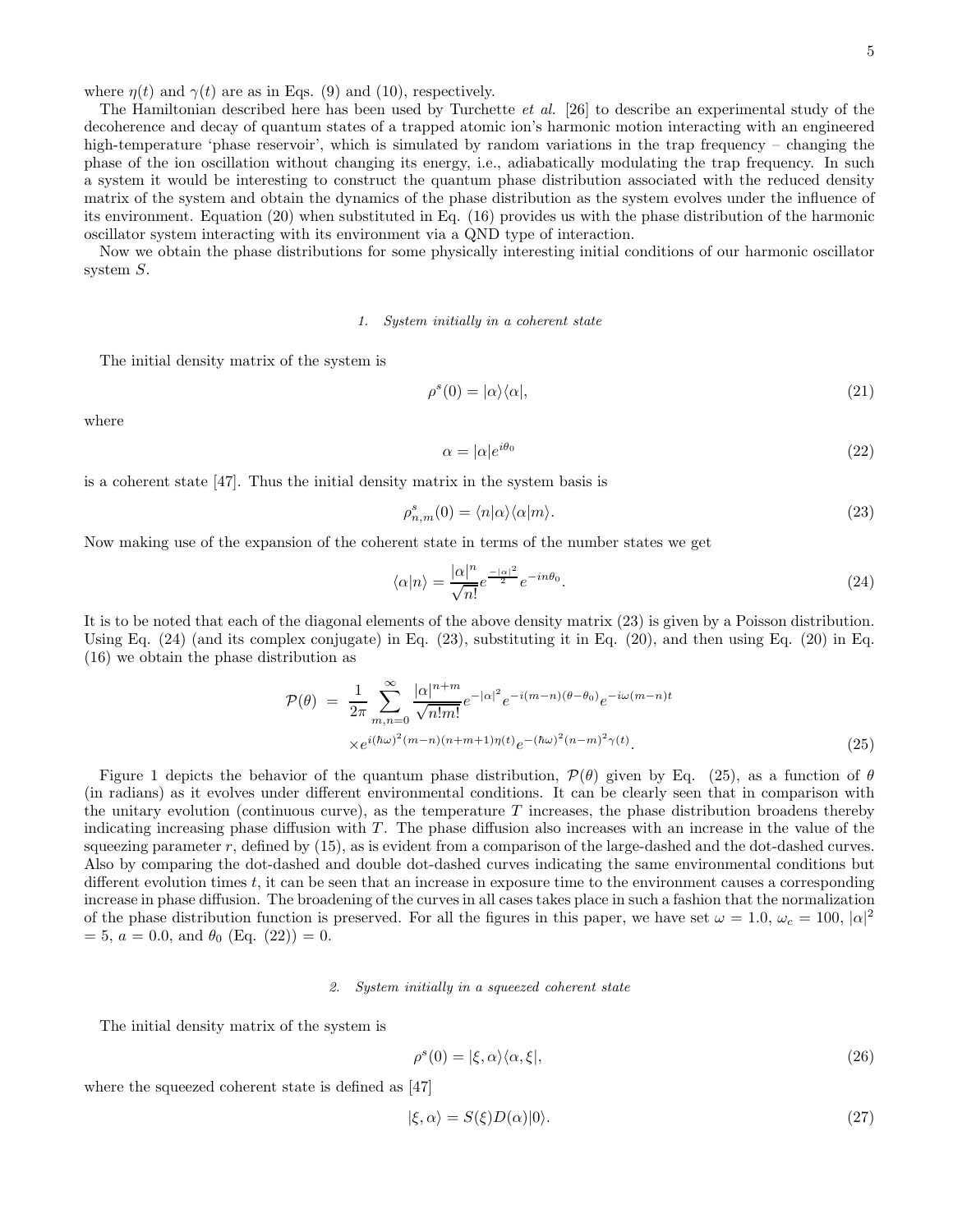

FIG. 1: Quantum phase distribution,  $\mathcal{P}(\theta)$  given by Eq. (25), for a harmonic oscillator initially in a coherent state, as a function of  $\theta$  (in radians), for different environmental conditions and evolution times. T The small-dashed and the large-dashed curves are for temperatures T (in units with  $\hbar \equiv k_B \equiv 1$ ) = 0 and 300, respectively, with an environmental squeezing parameter  $r = 2$  and at an evolution time  $t = 0.1$ . The dot-dashed and the double dot-dashed curves are at evolution times  $t = 0.1$  and 0.2, respectively, for  $T = 300$  and  $r = 1$ . The continuous curve represents unitary evolution  $(\gamma_0 = 0)$ .

Here S denotes the standard squeezing operator and D denotes the standard displacement operator [47]. The initial density matrix (26) in the system basis is

$$
\rho_{m,n}^s(0) = \langle m | \rho^s(0) | n \rangle \n= \frac{e^{i\frac{\psi}{2}(m-n)}}{2^{\frac{(m+n)}{2}}\sqrt{m!n!}} \frac{(\tanh(r_1))^{\frac{(m+n)}{2}}}{\cosh(r_1)} \exp\left[-|\alpha|^2(1-\tanh(r_1)\cos(2\theta_0-\psi))\right] \n\times H_m \left[\frac{|\alpha|e^{i(\theta_0-\frac{\psi}{2})}}{\sqrt{\sinh(2r_1)}}\right] H_n^* \left[\frac{|\alpha|e^{i(\theta_0-\frac{\psi}{2})}}{\sqrt{\sinh(2r_1)}}\right],
$$
\n(28)

where  $\xi = r_1 e^{i\psi}$ . Here  $H_n[z]$  is a Hermite polynomial. Using Eq. (28) in Eq. (20) and substituting it in Eq. (16) we obtain the phase distribution as

$$
\mathcal{P}(\theta) = \frac{1}{2\pi} \sum_{m,n=0}^{\infty} e^{i(n-m)\theta} \frac{e^{i\frac{\psi}{2}(m-n)}}{2^{\frac{(m+n)}{2}} \sqrt{m!n!}} \frac{(\tanh(r_1))^{\frac{(m+n)}{2}}}{\cosh(r_1)} \times \exp\left[-|\alpha|^2 (1-\tanh(r_1)\cos(2\theta_0-\psi))\right] \times H_m \left[\frac{|\alpha|e^{i(\theta_0-\frac{\psi}{2})}}{\sqrt{\sinh(2r_1)}}\right] H_n^* \left[\frac{|\alpha|e^{i(\theta_0-\frac{\psi}{2})}}{\sqrt{\sinh(2r_1)}}\right] \times e^{-i\omega(m-n)t} e^{i(\hbar\omega)^2(m-n)(n+m+1)\eta(t)} e^{-(\hbar\omega)^2(n-m)^2 \gamma(t)}.
$$
\n(29)

Figure 2 clearly indicates an increase in phase diffusion, corresponding to a broadening of the phase distribution curve, with an increase in T or bath squeezing parameter  $r$  or evolution time  $t$ , as was the case in Fig. 1. An interesting difference can be seen in the phase distribution curves corresponding to unitary evolution (continuous curves) in Figs. 1 and 2, viz., the continuous curve in Fig. 2 is more tilted than that in Fig. 1. This is due to the squeezing inherent in the initial state of the system (26) which is quantified by the parameters  $r_1$  and  $\psi$ .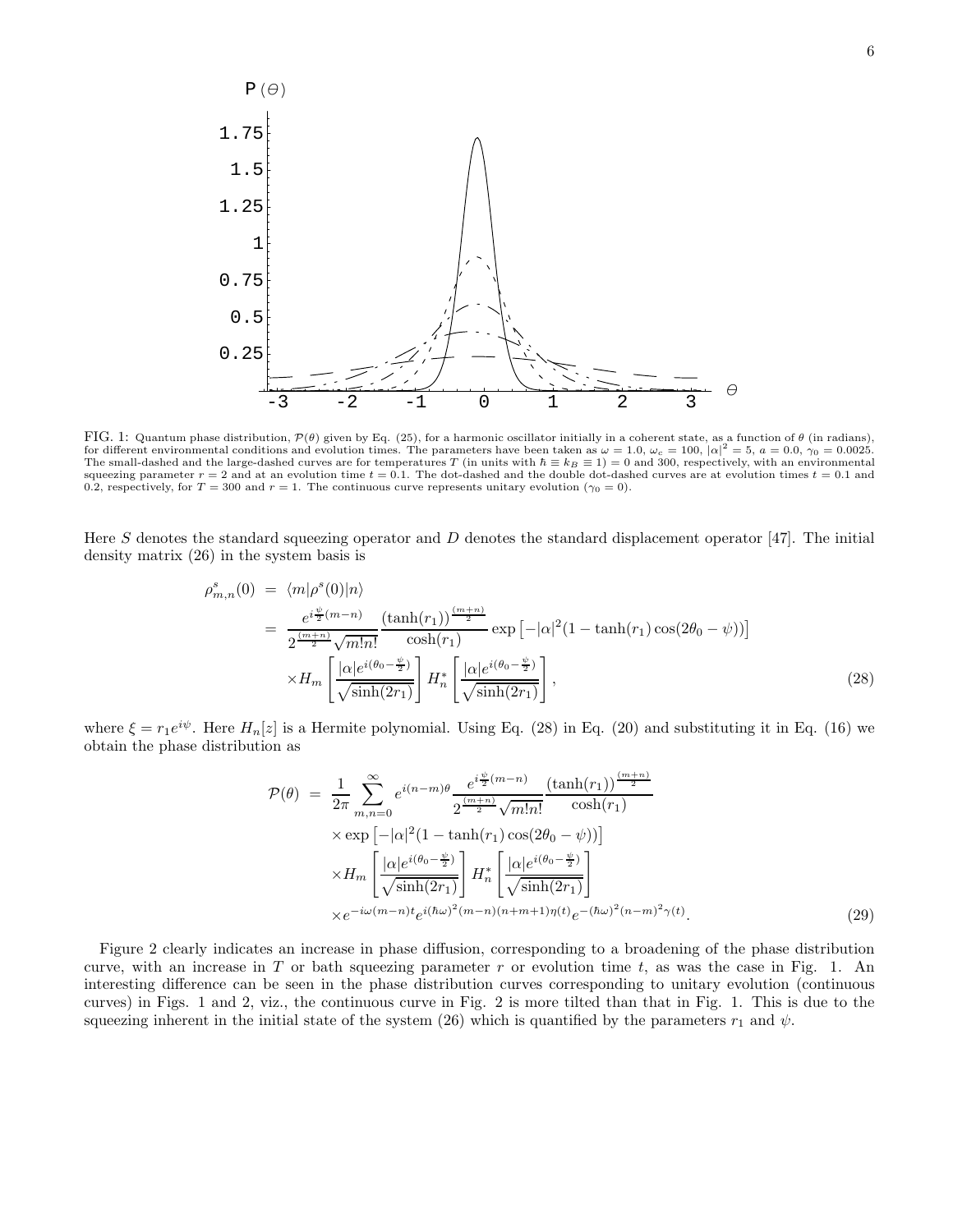

FIG. 2: Quantum phase distribution,  $\mathcal{P}(\theta)$  given by Eq. (29), for a harmonic oscillator initially in a squeezed coherent state, as a function of  $\theta$  (in radians), for different environmental conditions and evolution times. The parameters have been taken as  $\omega = 1.0$ ,  $|\alpha|^2 = 5$ ,  $a = 0.0$ ,  $\gamma_0 = 0.0025$ ;  $r_1 = 0.5$ , and  $\psi = \pi/4$  ( $r_1$  and  $\psi$  are the system squeezing parameters (26)). The small-dashed and the large-dashed curves are for temperatures T (in units with  $\hbar \equiv k_B \equiv 1$ ) = 0 and 300, respectively, at an envir dot-dashed and the double dot-dashed curves are at evolution times  $t = 0.1$  and 0.2, respectively, with  $T = 300$  and  $r = 1$ . The continuous curve represents unitary evolution ( $\gamma_0 = 0$ ).

#### B. System of an anharmonic oscillator

Here we take up the case where the system is modelled as an anharmonic oscillator with the Hamiltonian

$$
H_S = \hbar\omega \left( a^\dagger a + \frac{1}{2} \right) + \frac{\hbar\lambda}{2} (a^\dagger)^2 a^2.
$$
 (30)

This has been used, for example, in studies related to a non-absorbing Kerr medium interacting with a single mode of the quantized electromagnetic field [37, 38]. In such a context  $\lambda$  is related to the third-order susceptibility of the Kerr medium [48]. The above Hamiltonian can be expressed (up to constant factors) in terms of the generators  $K_0$ ,  $K_+$  and  $K_-\,$  of the  $SU(1,1)$  group. These generators have the following bosonic representation:

$$
K_0 = \frac{1}{4}(a^\dagger a + a a^\dagger), \ K_+ = \frac{1}{2}(a^\dagger)^2, \ K_- = \frac{1}{2}(a)^2.
$$
 (31)

In terms of these generators, Eq. (30) can be expressed as

$$
H_S = 2\hbar\omega K_0 + 2\hbar\lambda K_+ K_-.
$$
\n(32)

We make use of the unitary irreducible representations of the group  $SU(1,1)$  known as the positive discrete series  $\mathcal{D}^+(k)$ , where k is the so called Bargmann index [49], such that the eigenvalue of the Casimir operator of the group is  $k(k-1)$ . This gives the value of k to be  $\frac{1}{4}$  or  $\frac{3}{4}$  [50, 51]. The case of  $k=\frac{1}{4}$  marks the even sector of the representation with the vacuum state in this representation coinciding with the vacuum state of the harmonic oscillator, while the case of  $k = \frac{3}{4}$  marks the odd sector of the representation. Thus the even and the odd sectors of the representation together span the number states [52]. The basis for this representation obeys the following properties:

$$
K_0|m, k\rangle = (m+k)|m, k\rangle, K_+|m, k\rangle = \sqrt{[(m+1)(m+2k)]}|m+1, k\rangle, K_-|m, k\rangle = \sqrt{[m(m+2k-1)]}|m-1, k\rangle, \tag{33}
$$

where  $m = 0, 1, 2, ...$  Using the above properties of the generators, the action of  $H<sub>S</sub>$  (30) on the basis of this representation is found to be

$$
H_S|m, k\rangle = 2\hbar \left[ \omega(m+k) + \lambda m(m+2k-1) \right] |m, k\rangle
$$
  
=  $E_{m_k}|m, k\rangle$ . (34)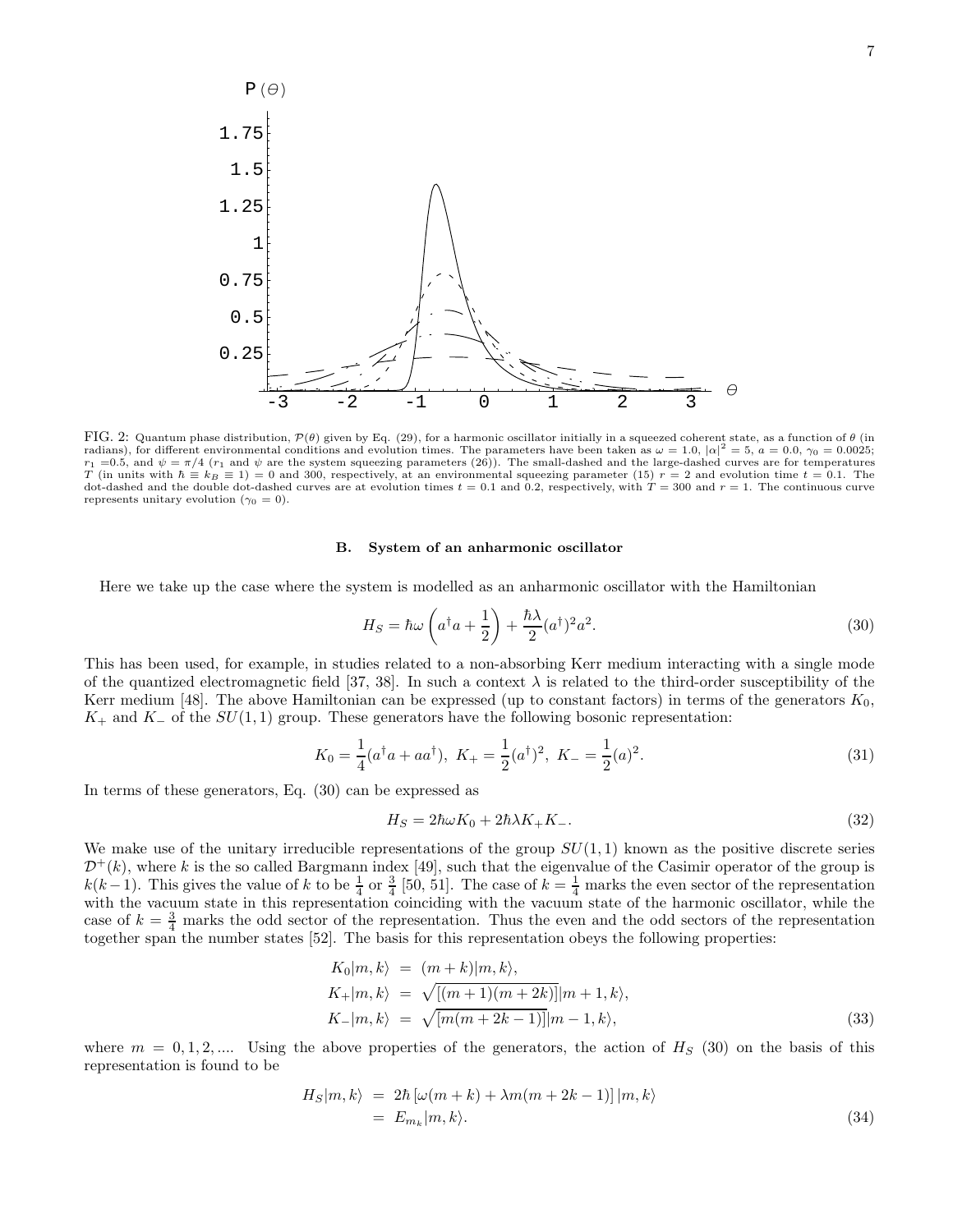We use the above equation in Eq. (7) to obtain the reduced density matrix of the system S in the system basis  $|m, k\rangle$ as

$$
\rho_{m_k,n_k}^s(t) = e^{-2i(m-n)[\omega + \lambda(m+n+2k-1)]t} \times e^{4i\hbar^2(m-n)[\omega + \lambda(m+n+2k-1)][\omega(n+m+2k)+\lambda(n^2+m^2+(2k-1)(m+n))] \eta(t)} \times e^{-4\hbar^2(m-n)^2[\omega + \lambda(m+n+2k-1)]^2 \gamma(t)} \rho_{m_k,n_k}^s(0).
$$
\n(35)

Now let us consider some physically interesting initial conditions for our anharmonic oscillator system S.

# 1. System initially in a Kerr state

An initial Kerr state  $|\psi_K\rangle$  [37] can be obtained as a result of an interaction of the usual coherent state of the electromagnetic field with a nonlinear Kerr medium mediated by the Hamiltonian  $H<sub>S</sub>$  given in Eq. (30). This state is defined in terms of the number states as

$$
|\psi_K\rangle = \sum_n q_n |n\rangle,\tag{36}
$$

where

$$
q_n = \frac{\alpha^n}{\sqrt{n!}} e^{\frac{-|\alpha|^2}{2}} e^{-i\chi n(n-1)}.
$$
 (37)

Here  $|n\rangle$  represents the usual number state and  $\chi = \frac{\lambda L}{2v}$ , where  $\lambda$  is as in Eq. (30), L is the length of the medium and  $v$  is the speed of light in the Kerr medium in which the interaction has taken place. Thus the initial system density matrix is

$$
\rho_{m_k, n_k}^s(0) = \langle m, k | \psi_K \rangle \langle \psi_K | n, k \rangle
$$
  
=  $q_{2m} q_{2n}^*$  for  $k = \frac{1}{4}$   
=  $q_{2m+1} q_{2n+1}^*$  for  $k = \frac{3}{4}$ , (38)

because the state  $|m, k\rangle$  with  $k = \frac{1}{4}$  represents an even number state while the state  $|m, k\rangle$  for  $k = \frac{3}{4}$  represents an odd number state. The phase distribution is obtained by substituting Eq. (38) in Eq. (35) and then in Eq. (16), making use of the fact that for the positive discrete series representation of the group  $SU(1,1)$ , the even and the odd sectors together span the number states:

$$
\mathcal{P}(\theta) = \frac{1}{2\pi} \sum_{m,n=0}^{\infty} q_{2m} q_{2n}^{*} e^{i2(n-m)\theta} e^{-2i(m-n)\left[\omega + \lambda(m+n-\frac{1}{2})\right]t} \times e^{4i\hbar^{2}(m-n)\left[\omega + \lambda(m+n-\frac{1}{2})\right] \left[\omega(n+m+\frac{1}{2}) + \lambda(n^{2}+m^{2}-\frac{1}{2}(m+n))\right] \eta(t)} \times e^{-4\hbar^{2}(m-n)^{2}\left[\omega + \lambda(m+n-\frac{1}{2})\right]^{2} \gamma(t)} \n+ \frac{1}{2\pi} \sum_{m,n=0}^{\infty} q_{2m+1} q_{2n+1}^{*} e^{i2(n-m)\theta} e^{-2i(m-n)\left[\omega + \lambda(m+n+\frac{1}{2})\right]t} \times e^{4i\hbar^{2}(m-n)\left[\omega + \lambda(m+n+\frac{1}{2})\right] \left[\omega(n+m+\frac{3}{2}) + \lambda(n^{2}+m^{2}+\frac{1}{2}(m+n))\right] \eta(t)} \times e^{-4\hbar^{2}(m-n)^{2}\left[\omega + \lambda(m+n+\frac{1}{2})\right]^{2} \gamma(t)}.
$$
\n(39)

 $q_{2m}, q_{2m+1}$  can be obtained from Eq. (37).

Figures 3 and 4 represent the evolution of the quantum phase distribution,  $\mathcal{P}(\theta)$  given by Eq. (39), as a function of  $\theta$ for an anharmonic oscillator system (30) starting from an initial Kerr state (36). While Fig. 3 represents the evolution for a fixed evolution time but different environmental conditions, Fig. 4 represents different evolution times under the same environmental conditions. From Fig. 3 it is evident that increasing the temperature T causes a broadening of the phase distributions. Increased phase diffusion also results from an increase in environmental squeezing  $r$ . Figure 4 clearly shows that with an increase in the evolution time t, i.e., an increase in exposure to the environment, the quantum phase distribution shifts as well as diffuses. A similar conclusion was obtained by Agarwal *et al.* [35] for an analogous situation studied under unitary evolution.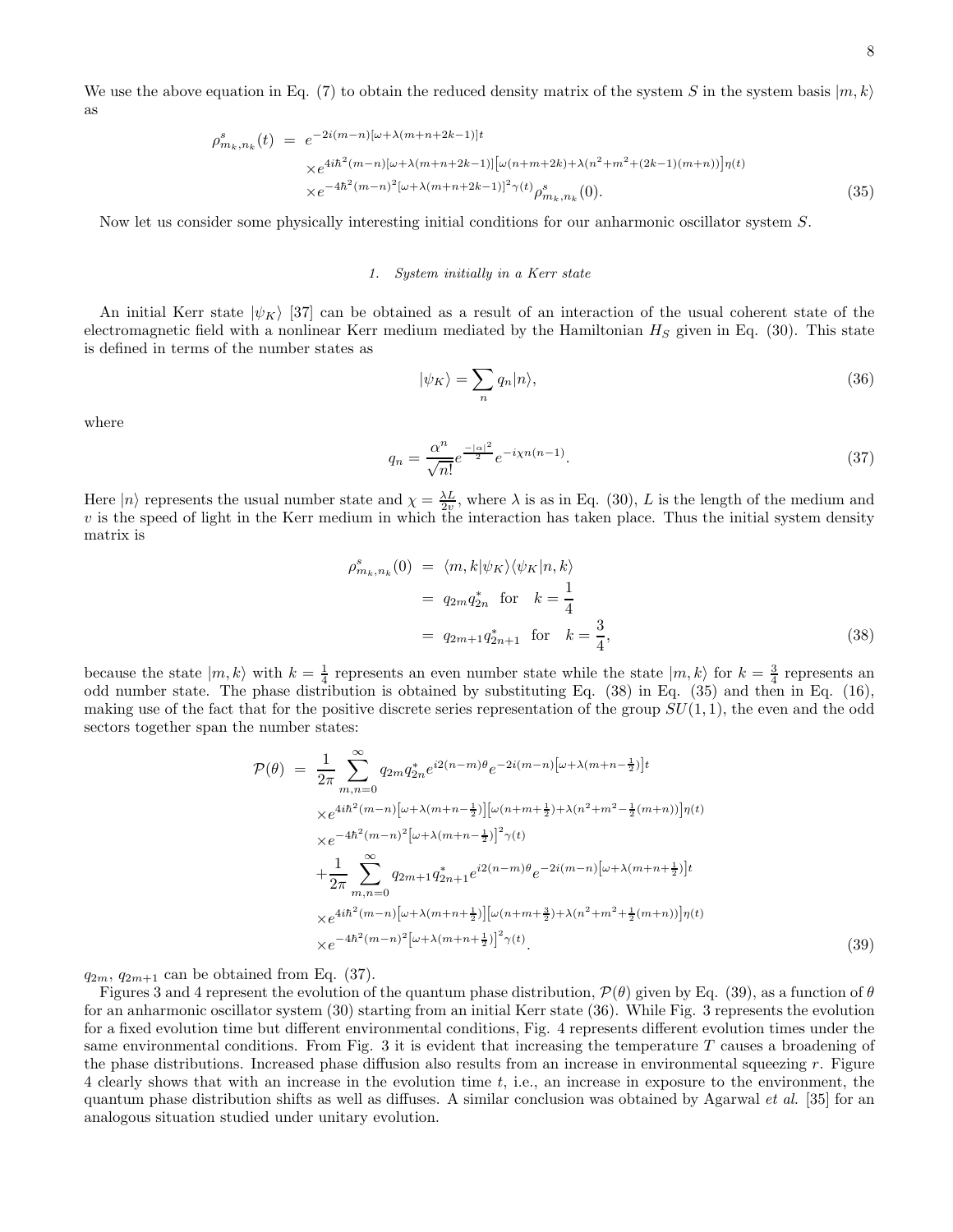

FIG. 3: Quantum phase distribution,  $\mathcal{P}(\theta)$  given by Eq. (39), for an anharmonic oscillator initially in a Kerr state, as a function of  $\theta$  (in radians), for different environmental conditions at a fixed time of evolution. The parameters have been taken as  $\gamma_0 = 0.0025$ ,  $|\alpha|^2 = 5$ ,  $\omega = 1.0$ ,  $\chi = \lambda = 0.02$  and evolution time  $t = 0.1$ . The small-dashed and the large-dashed T (in units with  $\hbar \equiv k_B \equiv 1$ ) = 50. The dotted curve is for  $T = 0$  and  $r = 2$ . The continuous curve represents unitary evolution ( $\gamma_0 = 0$ ).



FIG. 4: Time evolution of the quantum phase distribution,  $\mathcal{P}(\theta)$  given by Eq. (39), for an anharmonic oscillator initially in a Kerr state, as a function of  $\theta$  (in radians), for different evolution times under fixe = 5,  $\omega = 1.0$ ,  $\chi = \lambda = 0.02$  (as in Fig. 3), T = 0, and r = 2. The dotted curve is for an evolution time  $t = 0.1$ , the small-dashed curve is for  $t =$ 0.5, and the large-dashed curve is for  $t = 1.0$ .

# 2. System initially in a squeezed Kerr state

A squeezed Kerr state [37] is defined in terms of the number states as

$$
|\psi_{SK}\rangle = \sum_{m} s_m |m\rangle. \tag{40}
$$

Thus the initial system density matrix in the system basis  $|m, k\rangle$  (34) is

$$
\rho^s_{m_k,n_k}(0) \ = \ \langle m,k | \psi_{SK} \rangle \langle \psi_{SK} | n,k \rangle
$$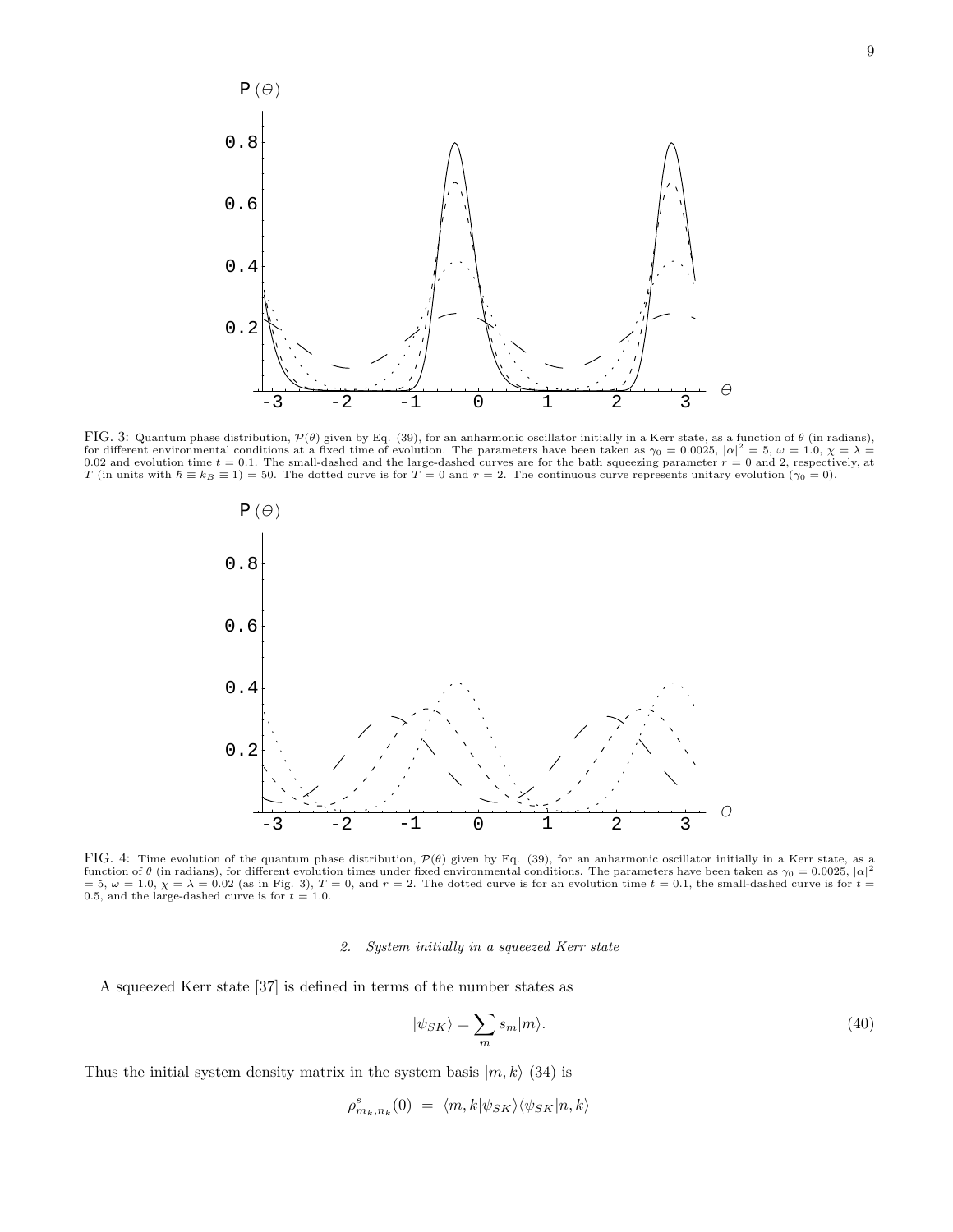10

$$
= s_{2m} s_{2n}^{*} \text{ for } k = \frac{1}{4}
$$
  
=  $s_{2m+1} s_{2n+1}^{*} \text{ for } k = \frac{3}{4}.$  (41)

Here

$$
s_{2m} = \sum_{p} q_{2p} G_{2m2p}(z),
$$
\n(42)

and

$$
s_{2m+1} = \sum_{p} q_{2p+1} G_{2m+12p+1}(z),\tag{43}
$$

with  $z = r_1 e^{i\phi}$ , and  $G_{mp}(z) = \langle m|S(z)|p\rangle$ , where  $S(z)$  is the usual squeezing operator, is given by [53]

$$
G_{2m2p} = \frac{(-1)^p}{p!m!} \left(\frac{(2p)!(2m)!}{\cosh(r_1)}\right)^{\frac{1}{2}} \exp\left(i(m-p)\phi\right) \times \left(\frac{\tanh(r_1)}{2}\right)^{(m+p)} F_1^2 \left[-p, -m; \frac{1}{2}; -\frac{1}{(\sinh(r_1))^2}\right].
$$
\n(44)

Similarly,  $G_{2m+12p+1}(z)$  is given by

$$
G_{2m+12p+1} = \frac{(-1)^p}{p!m!} \left( \frac{(2p+1)!(2m+1)!}{\cosh^3(r_1)} \right)^{\frac{1}{2}} \exp\left(i(m-p)\phi\right)
$$

$$
\times \left( \frac{\tanh(r_1)}{2} \right)^{(m+p)} F_1^2 \left[ -p, -m; \frac{3}{2}; -\frac{1}{(\sinh(r_1))^2} \right]. \tag{45}
$$

Here  $F_1^2$  is the Gauss hypergeometric function [54]. We make use of even p in Eqs. (42), (44), and odd p in Eqs. (43), (45), because as has been pointed out in [53],  $G_{mn}$  is nonzero only for m, n either both even or both odd. Since m is even in (42), it follows that p too should be even, and similarily for (43) where m is odd. For convenience, it is sometimes assumed that  $\phi$  is zero and  $z = r_1$  is real. Using Eqs. (42), (43), (44) and (45) in Eq. (41), substituting it in Eq. (35) and then in Eq. (16) we obtain the phase distribution function as

$$
\mathcal{P}(\theta) = \frac{1}{2\pi} \sum_{m,n=0}^{\infty} s_{2m} s_{2n}^{*} e^{i2(n-m)\theta} e^{-2i(m-n)\left[\omega + \lambda(m+n-\frac{1}{2})\right]t} \times e^{4i\hbar^{2}(m-n)\left[\omega + \lambda(m+n-\frac{1}{2})\right] \left[\omega(n+m+\frac{1}{2}) + \lambda(n^{2}+m^{2}-\frac{1}{2}(m+n))\right] \eta(t)} \times e^{-4\hbar^{2}(m-n)^{2}\left[\omega + \lambda(m+n-\frac{1}{2})\right]^{2} \gamma(t)} \n+ \frac{1}{2\pi} \sum_{m,n=0}^{\infty} s_{2m+1} s_{2n+1}^{*} e^{i2(n-m)\theta} e^{-2i(m-n)\left[\omega + \lambda(m+n+\frac{1}{2})\right]t} \times e^{4i\hbar^{2}(m-n)\left[\omega + \lambda(m+n+\frac{1}{2})\right] \left[\omega(n+m+\frac{3}{2}) + \lambda(n^{2}+m^{2}+\frac{1}{2}(m+n))\right] \eta(t)} \times e^{-4\hbar^{2}(m-n)^{2}\left[\omega + \lambda(m+n+\frac{1}{2})\right]^{2} \gamma(t)}.
$$
\n(46)

Here  $s_{2m}$  is as in Eq. (42) and  $s_{2m+1}$  is as in Eq. (43).

Figure 5 depicts the evolution of the quantum phase distribution,  $\mathcal{P}(\theta)$  given by Eq. (46), as a function of  $\theta$  for an anharmonic oscillator system (30) starting from an initial squeezed Kerr state (40). The environmental effects are clearly depicted in that an increase in temperature  $T$  and squeezing parameter  $r$  results in the broadening of the phase distribution indicating increased phase diffusion. In the same figure, a drastic influence of the environment on the unitary behavior can be seen from the sharp fall in the amplitude of the phase distribution with the inclusion of environmental effects. A comparison between the unitary evolutions (continuous curves) of Figs. 3 and 5 highlights the difference in the initial conditions of the system depicted in these curves. The peak amplitude of the unitary evolution (continuous curve) is greater in case of a system initially in a squeezed Kerr state (Fig. 5) than that in a Kerr state (Fig. 3). This is indicative of the additional squeezing in the initial state for Fig. 5. The corresponding narrowing of the peaks in Fig. 5 is due to the fact that the phase distributions are normalized. Note that the multiple peaks are a common feature of the quantum phase distributions of the anharmonic oscillator system (30) as opposed to the single peaks of the harmonic oscillator system (18).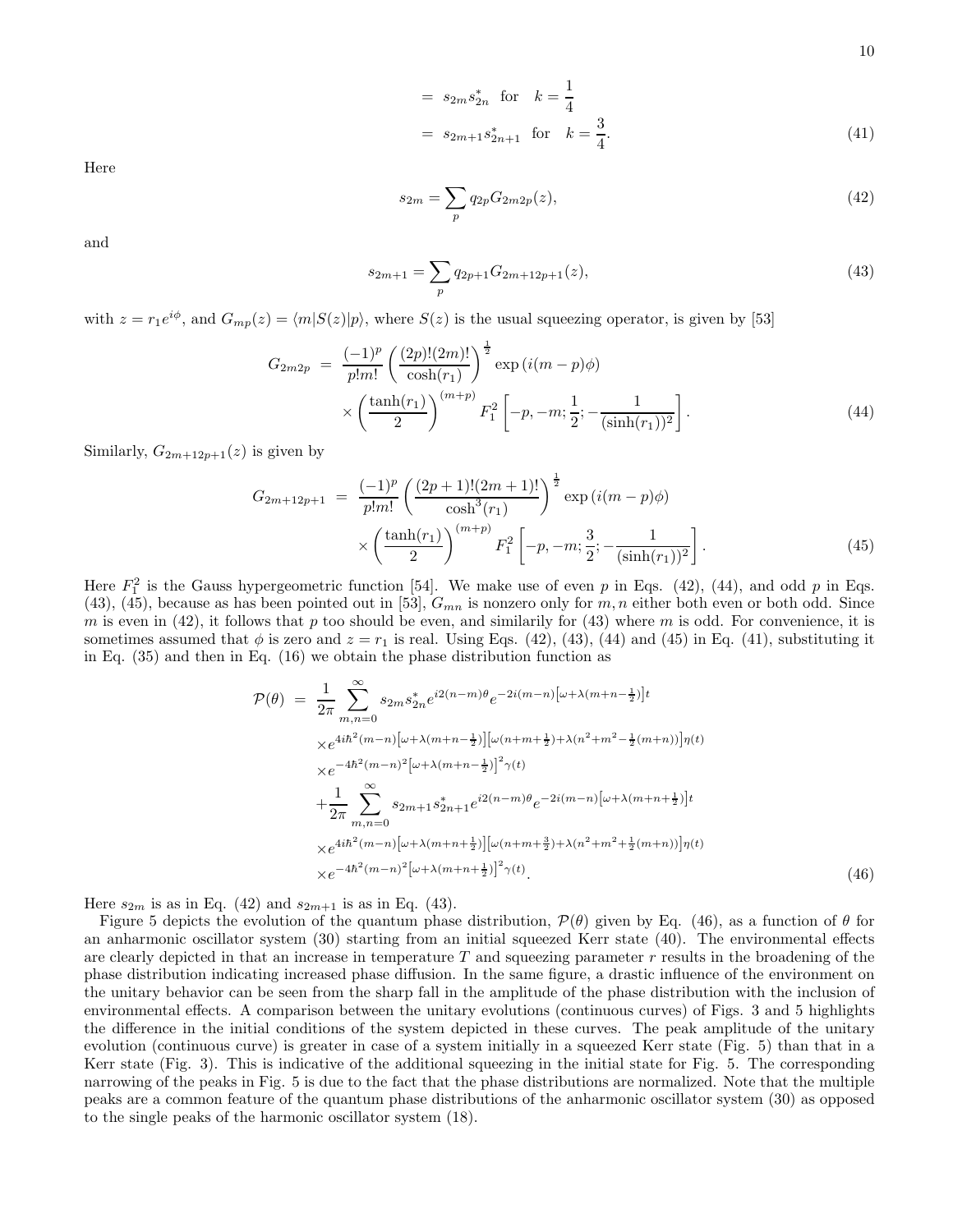

FIG. 5: Quantum phase distribution,  $\mathcal{P}(\theta)$  given by Eq. (46), for an anharmonic oscillator initially in a squeezed Kerr state, as a function of  $\theta$ (in radians), for different environmental conditions. The parameters have been taken as  $t = 0.1$ ,  $\chi = \lambda = 0.02$ ,  $\gamma_0 = 0.025$ ,  $r_1 = 0.4$  and  $\phi = 0$  ( $r_1$ ,  $\phi$  are the system squeezing parameters). The dot-dashed and with the environmental squeezing parameter  $r = 1$ . The large-dashed curve is at  $T = 100$  and  $r = 0$ . The continuous curve represents the unitary evolution ( $\gamma_0 = 0$ ).

### IV. QUANTUM PHASE DISTRIBUTION OF A TWO-LEVEL ATOMIC SYSTEM

In this section we discuss the case where our system S is a two-level atom with a representation of the group  $SU(2)$ . The system Hamiltonian, to be substituted in Eq. (1), is

$$
H_S = \frac{\hbar\omega}{2}\sigma_Z,\tag{47}
$$

where  $\sigma_Z$  is the usual Pauli matrix (as has been used, for example, in the quantum computation models in [39, 40, 41]). The Wigner-Dicke states [43, 44, 55]  $|j, m\rangle$ , which are the simultaneous eigenstates of the angular momentum operators  $J^2$  and  $J_Z$ , serve as the basis states for  $H_S$  and we have

$$
H_S|j,m\rangle = \hbar\omega m|j,m\rangle = E_{j,m}|j,m\rangle.
$$
 (48)

Here  $-j \leq m \leq j$ . Using this basis and the above equation in Eq. (7) we obtain the reduced density matrix of the system as

$$
\rho_{jm,jn}^s(t) = e^{-i\omega(m-n)t} e^{i(\hbar\omega)^2(m^2-n^2)\eta(t)} \times e^{-(\hbar\omega)^2(m-n)^2\gamma(t)} \rho_{jm,jn}^s(0).
$$
\n(49)

Following Agarwal and Singh [42] we introduce the phase distribution  $\mathcal{P}(\phi)$ ,  $\phi$  being related to the phase of the dipole moment of the system, as

$$
\mathcal{P}(\phi) = \frac{2j+1}{4\pi} \int_0^{\pi} d\theta \sin \theta \ Q(\theta, \phi),\tag{50}
$$

where  $P(\phi) > 0$  and is normalized to unity, i.e.,  $\int_0^{2\pi} d\phi P(\phi) = 1$ . Here  $Q(\theta, \phi)$  is defined as

$$
Q(\theta, \phi) = \langle \theta, \phi | \rho^s | \theta, \phi \rangle,\tag{51}
$$

where  $|\theta, \phi\rangle$  are the atomic coherent states [56, 57] given by an expansion over the Wigner-Dicke states [44] as

$$
|\theta,\phi\rangle = \sum_{m=-j}^{j} \left(\begin{array}{c} 2j\\j+m \end{array}\right)^{\frac{1}{2}} (\sin(\theta/2))^{j+m} (\cos(\theta/2))^{j-m} |j,m\rangle e^{-i(j+m)\phi}.
$$
 (52)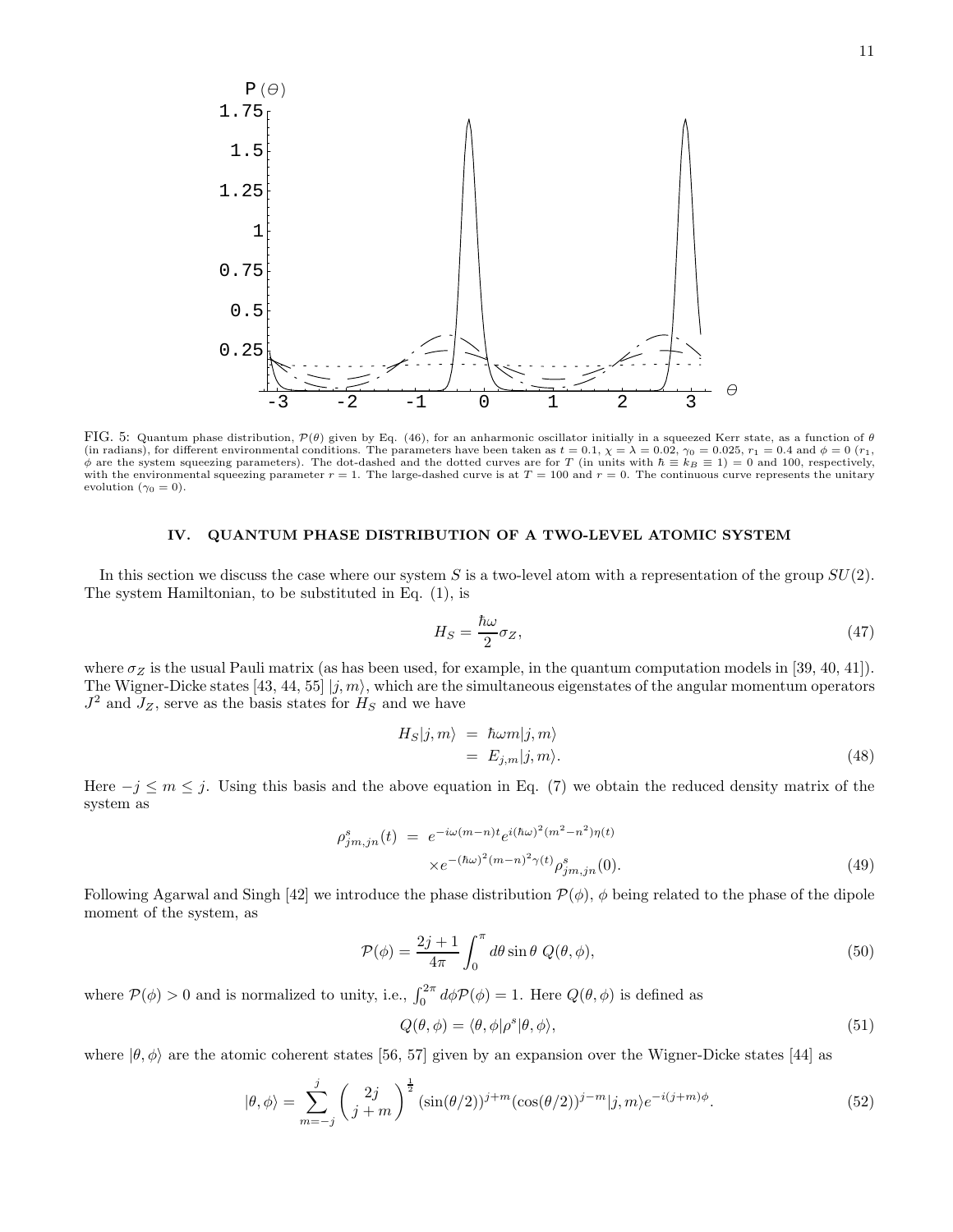Using Eq. (51) in Eq. (50), with insertions of partitions of unity in terms of the Wigner-Dicke states, we can write the phase distribution function as

$$
\mathcal{P}(\phi) = \frac{2j+1}{4\pi} \int_0^{\pi} d\theta \sin \theta \sum_{n,m=-j}^j \langle \theta, \phi | j, n \rangle
$$
  
 
$$
\times \langle j, n | \rho^s(t) | j, m \rangle \langle j, m | \theta, \phi \rangle.
$$
 (53)

We make use of Eq. (49) and

$$
\langle j,m|\theta,\phi\rangle = \left(\begin{matrix}2j\\j+m\end{matrix}\right)^{\frac{1}{2}}(\sin(\theta/2))^{j+m}(\cos(\theta/2))^{j-m}e^{-i(j+m)\phi}
$$
(54)

and its conjugate in Eq. (53) to obtain the required phase distribution for specific initial conditions of the system S. Let us now consider some physically interesting initial conditions for the two-level system S.

# A. System initially in a Wigner-Dicke state

A Wigner-Dicke state is the atomic analogue of the Fock state [44]. The initial density matrix of the system S in this case is

$$
\rho^s(0) = |j, \tilde{m}\rangle\langle j, \tilde{m}|,\tag{55}
$$

which gives

$$
\langle j, n | \rho^s(t) | j, m \rangle = \delta_{n, \tilde{m}} \delta_{\tilde{m}, m}.
$$
\n(56)

Using this, the phase distribution becomes

$$
\mathcal{P}(\phi) = \frac{2j+1}{2\pi} \begin{pmatrix} 2j \\ j+\tilde{m} \end{pmatrix} B\left[j+\tilde{m}+1,j-\tilde{m}+1\right].\tag{57}
$$

Here  $B$  stands for the Beta function. It is evident from Eq.  $(57)$  that the phase distribution for the atomic system starting in a Wigner-Dicke state is uniform and is independent of any bath dynamics. Here, since we have only one two-level system in Eq. (47),  $j = \frac{1}{2}$  and  $\mathcal{P}(\phi)$  can be seen to go over to  $\frac{1}{2\pi}$ , i.e., a uniform distribution.

#### B. System initially in an atomic coherent state

An atomic coherent state is the atomic analogue of the Glauber coherent state [44]. The initial density matrix of the system  $S$  in this case is

$$
\rho^s(0) = |\alpha, \beta\rangle\langle\alpha, \beta| \tag{58}
$$

yielding the following matrix element in the  $|j, m\rangle$  basis:

$$
\langle j, n | \rho^{s}(t) | j, m \rangle = e^{-i\omega(n-m)t} e^{i(\hbar\omega)^{2}(n^{2}-m^{2})\eta(t)} \times e^{-(\hbar\omega)^{2}(n-m)^{2}\gamma(t)} \langle j, n | \alpha, \beta \rangle \langle \alpha, \beta | j, m \rangle.
$$
\n(59)

Using Eqs.  $(59)$ ,  $(54)$  in Eq.  $(53)$  we obtain the phase distribution as

$$
\mathcal{P}(\phi) = \frac{2j+1}{4\pi} \int_0^{\pi} d\theta \sin \theta \sum_{n,m=-j}^j \binom{2j}{j+n} \binom{2j}{j+m} \times (\sin(\theta/2))^{2j+n+m} (\cos(\theta/2))^{2j-n-m} e^{-i(n-m)\beta} \times (\sin(\alpha/2))^{2j+n+m} (\cos(\alpha/2))^{2j-n-m} \times e^{-i\omega(n-m)t} e^{i(\hbar\omega)^2(n^2-m^2)\eta(t)} \times e^{-(\hbar\omega)^2(n-m)^2\gamma(t)} e^{i(n-m)\phi}.
$$
\n(60)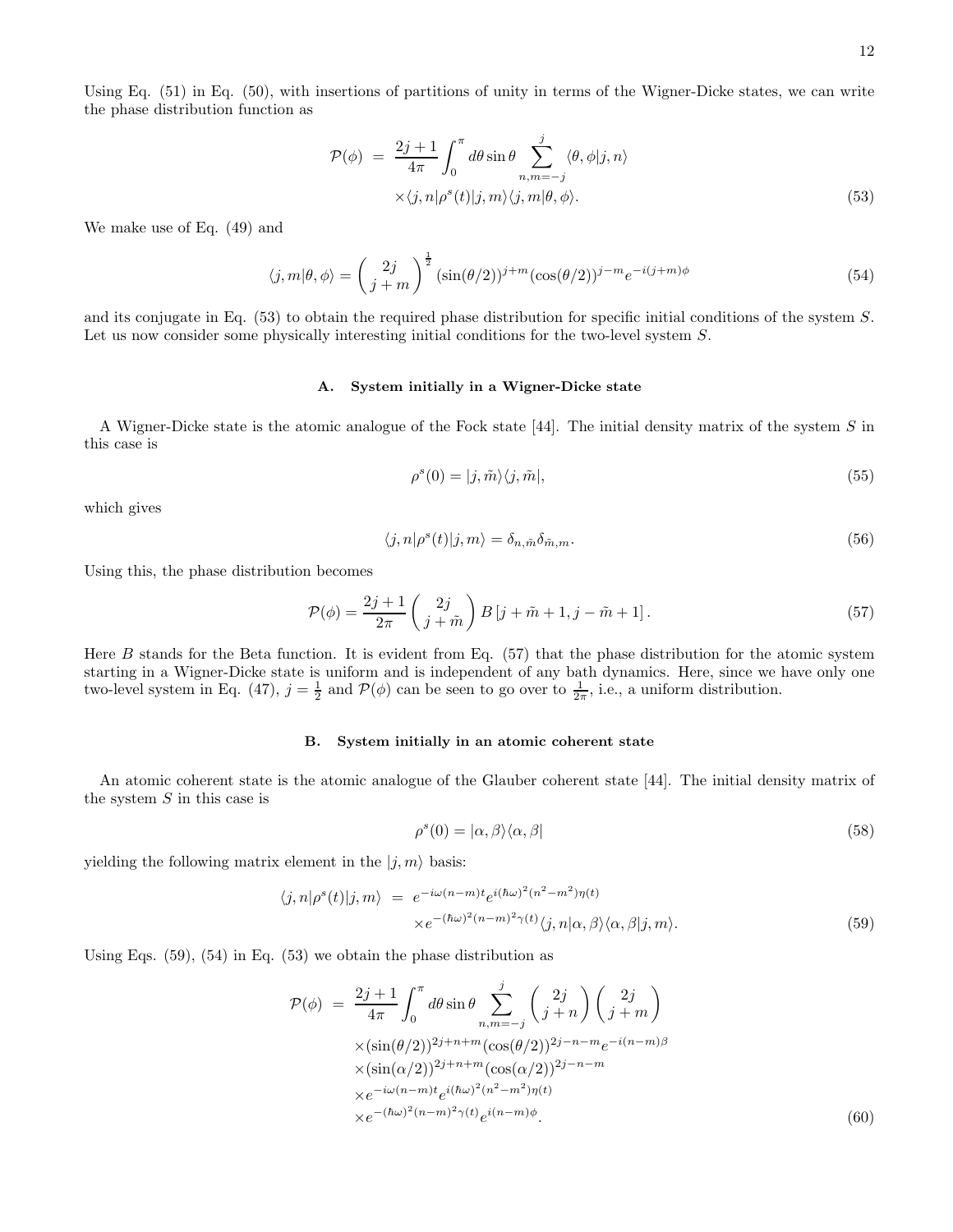

FIG. 6: Quantum phase distribution,  $\mathcal{P}(\phi)$  given by Eq. (62), for a two-level atom initially in an atomic coherent state, as a function of  $\phi$  (in radians), for different environmental conditions and evolution times. The parameters have been taken as  $\alpha = \beta = \pi/4$  [Eq. (58)], and  $\gamma_0$ 0.025. The continuous curve and the dotted curve are for the bath squeezing parameter  $r = 0$  and 2, respectively, at a temperature  $T = 0$  and an evolution time  $t = 0.1$ . The small-dashed and the large-dashed curves correspond to evolution times  $t = 0.1$  and 0.02, respectively, at T (in units with  $\hbar \equiv k_B \equiv 1$ ) = 300 and  $r = 2$ .

In the above equation, the  $\theta$  integral can be carried out to yield

$$
\mathcal{P}(\phi) = \frac{2j+1}{2\pi} \sum_{n,m=-j}^{j} {2j \choose j+n} {2j \choose j+m} \frac{\Gamma(j+\frac{1}{2}(n+m)+1)\Gamma(j-\frac{1}{2}(n+m)+1)}{\Gamma(2j+2)} \times e^{-i(n-m)\beta} (\sin(\alpha/2))^{2j+n+m} (\cos(\alpha/2))^{2j-n-m} \times e^{-i\omega(n-m)t} e^{i(\hbar\omega)^2(n^2-m^2)\eta(t)} \times e^{-(\hbar\omega)^2(n-m)^2\gamma(t)} e^{i(n-m)\phi}.
$$
\n(61)

Here  $\Gamma$  is the standard Gamma function. Since  $H_S$  given by Eq. (47) represents a single two-level atom,  $j = \frac{1}{2}$ . Eq. (61) is thus considerably simplified and we obtain the phase distribution as

$$
\mathcal{P}(\phi) = \frac{1}{2\pi} \left[ 1 + \frac{\pi}{4} \sin \alpha \cos(\beta + \omega t - \phi) e^{-(\hbar\omega)^2 \gamma(t)} \right].
$$
\n(62)

It can be easily checked that this  $\mathcal{P}(\phi)$  is normalized to unity. As can be seen from Eq. (62), only  $\gamma(t)$  plays a role in carrying the effect of the environment on the phase distribution. For a generic QND open quantum system described by (1), it can be shown that  $\dot{\gamma}(t)$  is the decoherence causing term [36]. Thus Eq. (62) is a simple and neat formula clearly illustrating the effect of the environment on phase diffusion. By making use of  $\gamma(t)$  from Eqs. (13) and (14) for  $T = 0$  and for high T, respectively, we find that the second term on the right-hand side of Eq. (62) has a power-law decay at zero  $T$  and an exponential decay at high  $T$ , and eventually the phase distribution tends to the uniform limit of  $\frac{1}{2\pi}$ . Thus the effect of the environment stays for a longer time at zero T as compared to that at high T.

Figure 6 depicts the evolution of the quantum phase distribution,  $\mathcal{P}(\phi)$  given by Eq. (62), as a function of  $\phi$  (in radians) for different environmental conditions. It is clearly seen that increasing the temperature  $T$ , the bath squeezing parameter  $r$ , and the environment exposure time  $t$  cause a broadening of the phase distribution curve, indicating an increase of phase diffusion. The broadening of the curves preserves the normalization of the phase distribution.

# C. System initially in an atomic squeezed state

An atomic squeezed state [45, 56, 57, 58] is expressed in terms of the Wigner-Dicke states as

$$
|\zeta, p\rangle = A_p \exp(\Theta \hat{J}_Z) \exp(-i\frac{\pi}{2} \hat{J}_Y)|j, p\rangle,
$$
\n(63)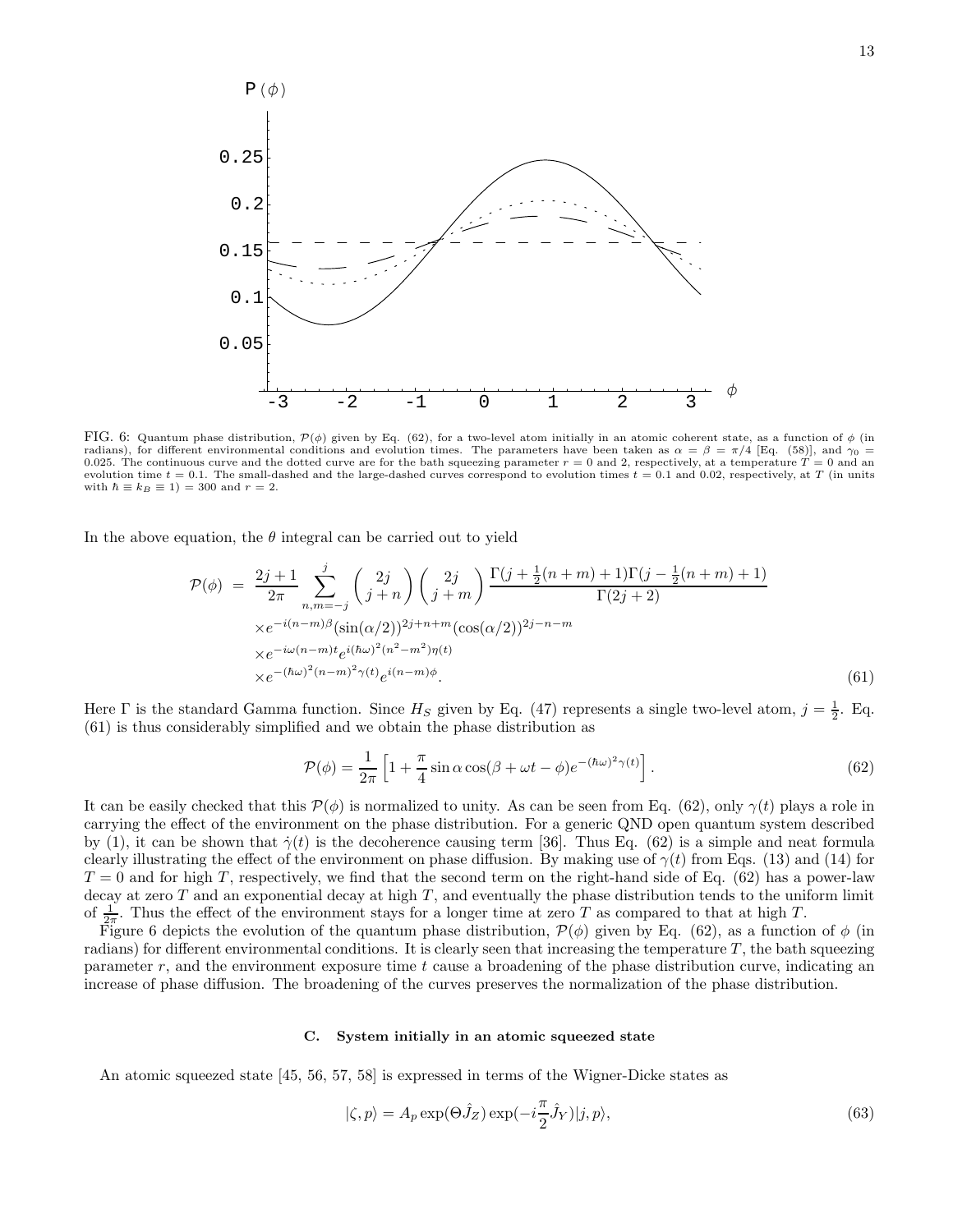where

$$
e^{2\Theta} = \tanh(2|\zeta|),\tag{64}
$$

with  $\zeta$  indicating the initial squeezing of the system. The initial density matrix of the system S in this case is

$$
\rho^s(0) = |\zeta, p\rangle\langle\zeta, p|.\tag{65}
$$

Using Eq. (53) along with the expressions

$$
\langle j, n | \rho^{s}(t) | j, m \rangle = e^{-i\omega(n-m)t} e^{i(\hbar\omega)^{2}(n^{2}-m^{2})\eta(t)} \times e^{-(\hbar\omega)^{2}(n-m)^{2}\gamma(t)} \langle j, n | \zeta, p \rangle \langle \zeta, p | j, m \rangle,
$$
\n(66)

and

$$
\langle j, n | \zeta, p \rangle = A_p e^{n\Theta} d_{np}^j \left( \frac{\pi}{2} \right),\tag{67}
$$

[56], where  $d_{np}^j(\frac{\pi}{2})$  is the standard Wigner symbol for the rotation operator [59]:

$$
d_{np}^j\left(\frac{\pi}{2}\right) = \langle j, n | e^{-i\frac{\pi}{2}J_Y} | j, p \rangle, \tag{68}
$$

and

$$
|A_p|^2 = \left(\sum_r \frac{(-1)^r (2j - r)!(\cosh \Theta)^{2j - 2r}}{r!(j + p - r)!(j - p - r)!}\right)^{-1},\tag{69}
$$

we obtain the phase distribution function as

$$
\mathcal{P}(\phi) = \frac{2j+1}{4\pi} |A_p|^2 \int_0^{\pi} d\theta \sin \theta \sum_{n,m=-j}^j \left(\frac{2j}{j+n}\right)^{\frac{1}{2}} \left(\frac{2j}{j+m}\right)^{\frac{1}{2}}
$$
  
 
$$
\times (\sin(\theta/2))^{2j+n+m} (\cos(\theta/2))^{2j-n-m} e^{i(n-m)\phi}
$$
  
 
$$
\times e^{-i\omega(n-m)t} e^{i(\hbar\omega)^2(n^2-m^2)\eta(t)}
$$
  
 
$$
\times e^{-(\hbar\omega)^2(n-m)^2 \gamma(t)} e^{(n+m)\Theta} d_{np}^j \left(\frac{\pi}{2}\right) d_{mp}^{*j} \left(\frac{\pi}{2}\right).
$$
 (70)

In Eq. (70) the  $\theta$  integral can be carried out to yield

$$
\mathcal{P}(\phi) = \frac{2j+1}{2\pi} |A_p|^2 \sum_{n,m=-j}^j \left(\frac{2j}{j+n}\right)^{\frac{1}{2}} \left(\frac{2j}{j+m}\right)^{\frac{1}{2}} \frac{\Gamma(j+\frac{1}{2}(n+m)+1)\Gamma(j-\frac{1}{2}(n+m)+1)}{\Gamma(2j+2)} \times e^{i(n-m)\phi} e^{-i\omega(n-m)t} e^{i(\hbar\omega)^2(n^2-m^2)\eta(t)} \times e^{-(\hbar\omega)^2(n-m)^2\gamma(t)} e^{(n+m)\Theta} d_{np}^j\left(\frac{\pi}{2}\right) d_{mp}^{*j}\left(\frac{\pi}{2}\right).
$$
\n(71)

As discussed in subsection IVB above, for a single two-level system,  $j = \frac{1}{2}$ . We take up two cases for the two values of p appearing in Eq. (63):  $p = -\frac{1}{2}$  called the south pole of the phase space of the two-level system, and  $p = \frac{1}{2}$  called the north pole of the phase space [45].

a. South pole  $(p=-\frac{1}{2})$ :

The phase distribution in Eq. (71) is considerably simplified to give

$$
\mathcal{P}(\phi) = \frac{1}{2\pi} \left[ 1 - \frac{\pi}{4\cosh\Theta} \cos(\phi - \omega t) e^{-(\hbar\omega)^2 \gamma(t)} \right].
$$
\n(72)

b. North pole  $(p=\frac{1}{2})$ :

Eq. (71) is simplified to give

$$
\mathcal{P}(\phi) = \frac{1}{2\pi} \left[ 1 + \frac{\pi}{4\cosh\Theta} \cos(\phi - \omega t) e^{-(\hbar\omega)^2 \gamma(t)} \right].
$$
\n(73)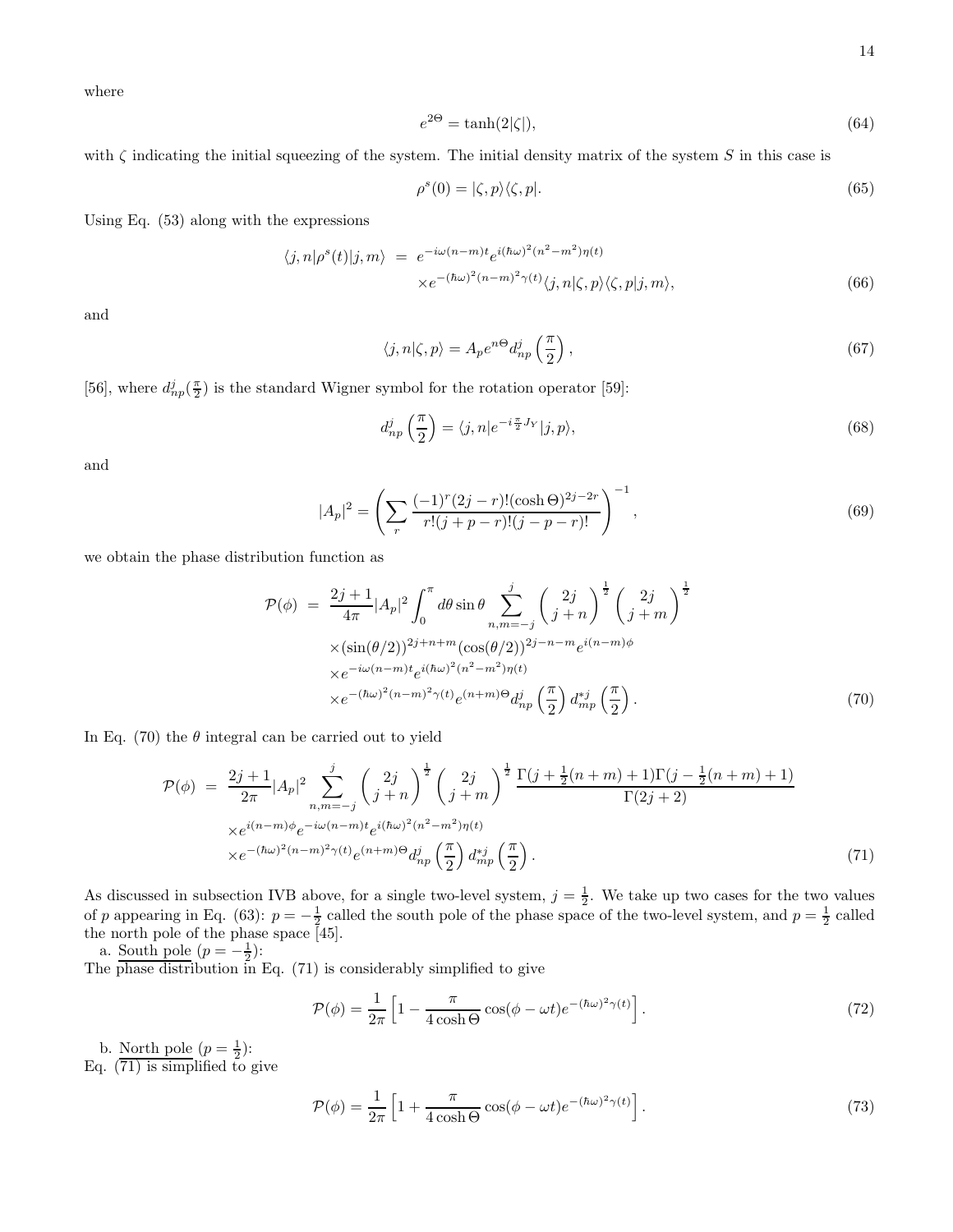

FIG. 7: Quantum phase distribution,  $\mathcal{P}(\phi)$  given by Eq. (72), at the south pole of the phase space for a two-level atom initially in an atomic squeezed state, as a function of  $\phi$  (in radians), for different environmental conditions. The system squeezing parameter (64) Θ is taken as = 0.5494, the bath squeezing parameter  $r = 1$ , and  $\gamma_0 = 0.025$ . The continuous curve corresponds to a temperature  $T = 0$  and an evolution time t = 0.1, while the small-dashed and large-dashed curves correspond to evolution times  $t = 0.1$  and 0.05, respectively, at T (in units with  $\hbar \equiv k_B \equiv$  $1) = 300.$ 



FIG. 8: Quantum phase distribution,  $\mathcal{P}(\phi)$  given by Eq. (73), at the north pole of the phase space for a two-level atom initially in an atomic squeezed state, as a function of  $\phi$  (in radians), for different environmental conditions. The system squeezing parameter (64) Θ has been taken as  $=$  - 0.5494, the bath squeezing parameter  $r = 1$ , and  $\gamma_0 = 0.025$ . The continuous curve corresponds to a temperature  $T = 0$  and an evolution time t = 0.1, while the small-dashed and large-dashed curves correspond to evolution times t = 0.1 and 0.05, respectively, at T (in units with  $\hbar \equiv k_B \equiv$  $1) = 300.$ 

 $A_p$  is defined by Eqs. (63) and (67), and is usually fixed by normalization as in the above equations, where  $|A_p|^2 = (\cosh \Theta)^{-1}$  which is equal to 1 for  $\Theta = 0$  [56], implying an infinite initial squeezing  $\zeta$  of the system (64). The expression in Eq. (72) for the south pole in the phase space and that in Eq. (73) for the north pole in the phase space differ from each other by a sign in the second part of the expressions. The contrast between them can be seen clearly from Figs. 7 and 8. As seen from the figures, with the increase in temperature  $T$  or the exposure time to the environment  $t$ , the phase distribution curves flatten out indicating increased phase diffusion. These curves bring out another notable feature, viz., with the increase in bath exposure time  $t$  or temperature  $T$ , the effect of squeezing, indicated by the parameter  $r$ , is washed out. This behavior is analogous to the effect of squeezing in oscillator systems, where with the increase in bath exposure time  $t$  and temperature  $T$ , the non-stationary effects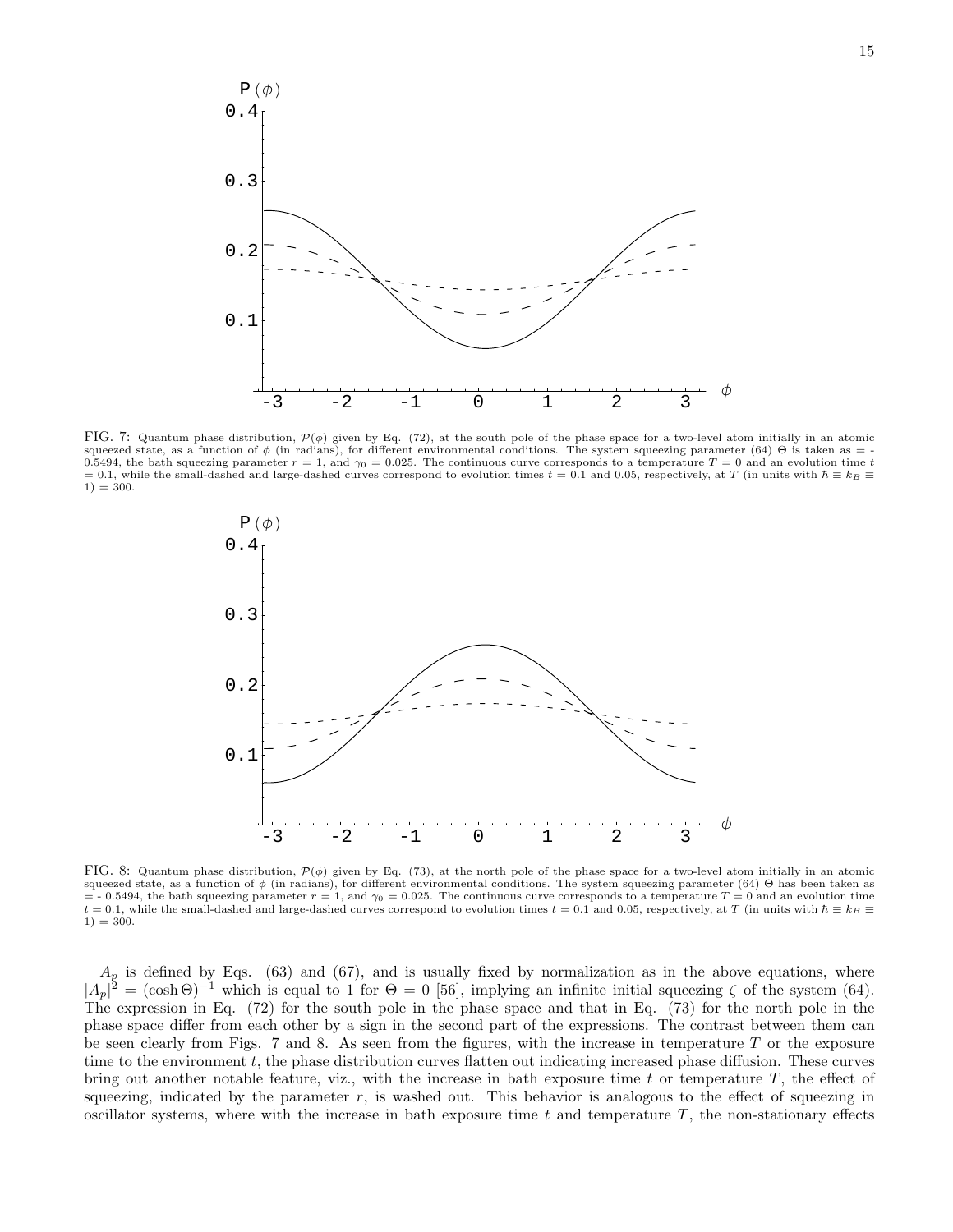introduced by the squeezed bath are washed out [60].

Eqs. (72) and (73) are easily seen to be normalized to unity. As in subsection IVB above, the effect of the environment shows up in the above equations only in the function  $\gamma(t)$ , responsible for decoherence. As was the case in the previous subsection IVB, from the forms of the function  $\gamma(t)$ , for an Ohmic bath, given by Eqs. (13) and (14) for  $T = 0$  and for high T, respectively, we find that the second term on the right-hand side of Eqs. (72) and (73) has a power-law decay at zero  $T$  and an exponential decay at high  $T$ , and eventually the phase distribution tends to the uniform limit of  $\frac{1}{2\pi}$  seen in the case in IVA. Thus the effect of the environment stays for a longer time at zero T as compared to high  $T$ , and eventually the distribution tends to the same uniform value irrespective of the initial state being a coherent or a squeezed state. As pointed out in [42, 45, 57], the state  $|\zeta, p\rangle$  in (63) has an inherent squeezing which is represented by  $\zeta$  in (64) and the environmental squeezing r is encapsulated in the function  $\gamma(t)$  given by (10). Thus the results (72) and (73) bring out the relative importance of the different squeezing sources and hence are applicable in the context of the experiment of Kuzmich et al. [23] concerning the role of the environment on the atomic quantum nondemolition measurements and squeezing.

# V. CONCLUSIONS

In this paper we have analyzed the quantum phase distribution of a number of physically interesting systems interacting with their environment via a QND type of coupling. We have taken our system to be either an oscillator (harmonic or anharmonic) or a two-level atom (or equivalently, a spin-1/2 system), and modeled the environment as a bath of harmonic oscillators, initially in a general squeezed thermal state, from which the common thermal bath results may be easily extracted by setting the squeezing parameters to zero. We have explicitly evaluated the phase distribution and worked out the effects of different environmental parameters on the dynamics of the system starting with various initial states.

In particular, for a harmonic oscillator system in QND interaction with its environment (Section IIIA), we have considered two different initial conditions of the system, starting (1) in a coherent state, and (2) in a squeezed coherent state. The phase distribution corresponding to the unitary evolution in the second case is more tilted than that in the first case, which is a signature of the squeezing inherent in the initial state of the system. We have next taken an anharmonic oscillator (Section IIIB), which could arise, for example, from the interaction of a single mode of the quantized electromagnetic field with a Kerr medium, and constructed its phase distribution, again for different initial conditions: (1) the system starting in a Kerr state, and (2) the system starting in a squeezed Kerr state. With an increase in the evolution time  $t$ , indicating an increase in exposure to the environment, the quantum phase distribution in the first case shifts as well as diffuses.

We have then studied the phase distribution for a discrete two-level atom (Section IV), for different initial conditions of the system, starting (1) in a Wigner-Dicke state, which is the atomic analogue of the standard Fock state, (2) in an atomic coherent state, which is the atomic analogue of the Glauber coherent state, and (3) in an atomic squeezed state. In the first test case, the phase distribution is uniform and is independent of any bath dynamics. In the other two cases, it is seen that the effect of the environment stays for a longer time at zero temperature than that at high temperature, and eventually the distribution tends to the uniform value of the first case, irrespective of the initial state of the system.

In all the cases considered, a broadening of the phase distribution curve, indicating an increase in phase diffusion, results with an increase in the bath temperature T or bath squeezing parameter r or evolution time t. The broadening of the curves, of course, preserves the normalization of the phase distribution. Even though each system considered is an 'open' system, we could make use of the underlying group symmetries of the system Hamiltonians, because of the QND nature of the system-environment coupling. Our quantitative results are of potential use in the analysis of a broad class of relevant experimental situations dealing with quantum nondemolition measurements and squeezing.

#### Acknowledgments

SB would like to acknowledge R. Srikanth for useful discussions. The work of JG is supported by the Council of Scientific and Industrial Research, India. The School of Physical Sciences, Jawaharlal Nehru University, is supported by the University Grants Commission, India, under a Departmental Research Support scheme.

<sup>[1]</sup> W. H. Louisell, Quantum Statistical Properties of Radiation (John Wiley and Sons, 1973).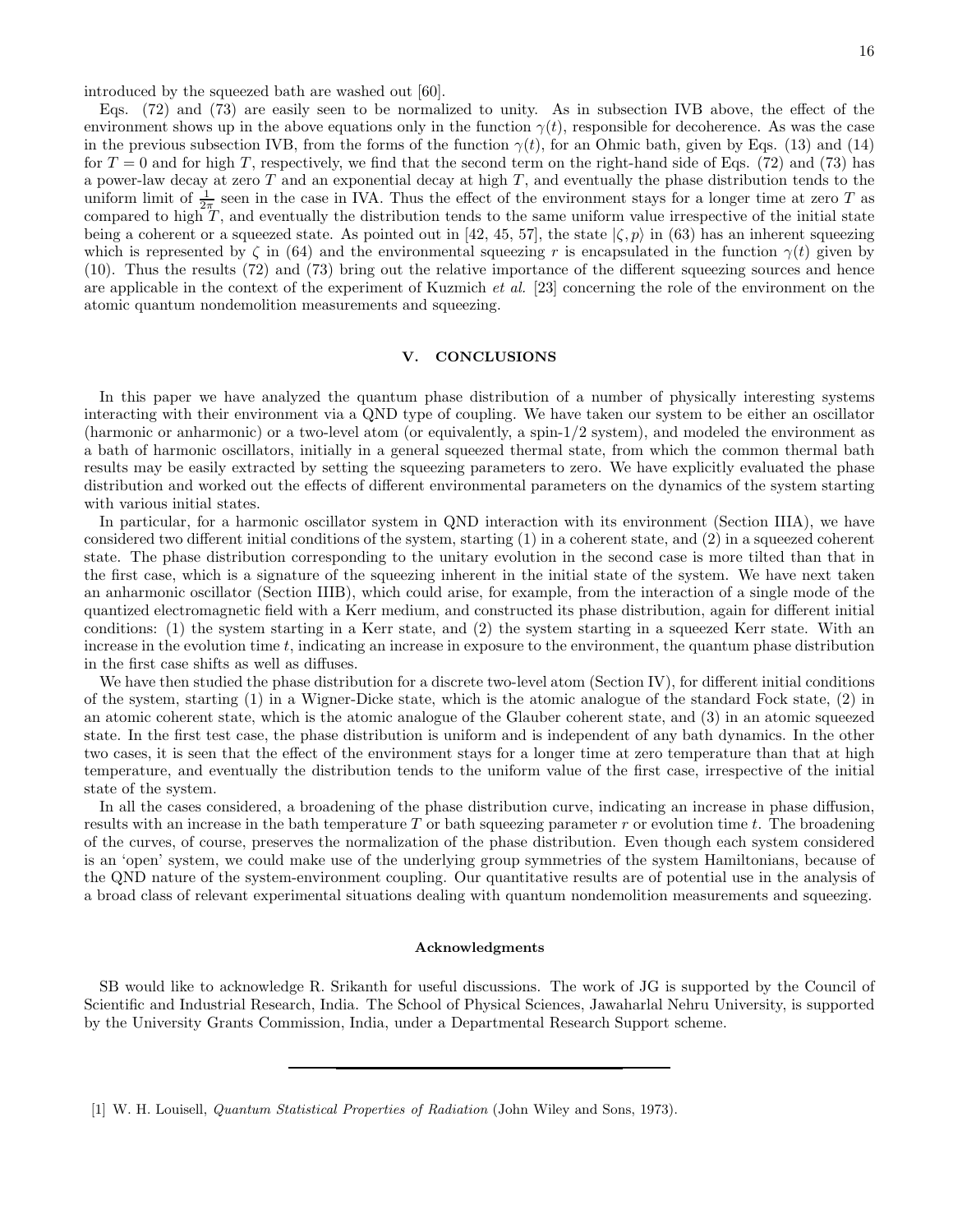- [2] A. O. Caldeira and A. J. Leggett, Physica A 121, 587 (1983).
- [3] W. H. Zurek, Phys. Today 44, 36 (1991); Prog. Theor. Phys. 87, 281 (1993).
- [4] V. Hakim and V. Ambegaokar, Phys. Rev. A **32**, 423 (1985).
- [5] C. M. Smith and A. O. Caldeira, Phys. Rev. A **36**, 3509 (1987); *ibid* 41, 3103 (1990).
- [6] H. Grabert, P. Schramm and G. L. Ingold, Phys. Rep. 168, 115 (1988).
- $[7]$  S. Banerjee and R. Ghosh, Phys. Rev. A  $62$ , 042105 (2000).
- [8] S. Banerjee and R. Ghosh, Phys. Rev. E 67, 056120 (2003).
- [9] J. Shao, M-L. Ge and H. Cheng, Phys. Rev. E 53, 1243 (1996).
- [10] D. Mozyrsky and V. Privman, Journal of Stat. Phys. 91, 787 (1998).
- [11] G. Gangopadhyay, M. S. Kumar and S. Dattagupta, J. Phys. A: Math. Gen. 34, 5485 (2001).
- [12] V. B. Braginsky, Y. I. Vorontsov and K. S. Thorne, Science 209, 547 (1980).
- [13] V. B. Braginsky and F. Ya. Khalili, in *Quantum Measurements*, edited by K. S. Thorne (Cambridge University Press, Cambridge, 1992).
- [14] V. B. Braginsky and Yu. I. Vorontsov, Usp. Fiz. Nauk 114, 41 (1974) [Sov. Phys. Usp. 17, 644 (1975)]; V. B. Braginsky, Yu. I. Vorontsov, and V. D. Krivchenkov, Zh. Eksp. Teor. Fiz. 68, 55 (1975) [Sov. Phys. JETP 41, 28 (1975)].
- [15] V. B. Braginsky, Yu. I. Vorontsov and F. Ya. Khalili, Pis'ma Zh. Eksp. Teor. Fiz. 27, 296 (1978) [Sov. Phys. JETP Lett.. 27, 276 (1978)].
- [16] W. G. Unruh, Phys. Rev. D 19, 2888 (1979).
- [17] J. N. Hollenhorst, Phys. Rev. D **19**, 1669 (1979).
- [18] C. M. Caves, K. S. Thorne, R. W. P. Drever, V. D. Sandberg, and M. Zimmerman, Rev. Mod. Phys. 52, 341 (1980).
- [19] D. F. Walls and G. J. Milburn, *Quantum Optics* (Springer, Berlin, 1994).
- [20] W. H. Zurek, in The Wave-Particle Dualism, edited by S. Diner, D. Fargue, G. Lochak and F. Selleri (D. Reidel Publishing Company, Dordrecht, 1984).
- [21] M. F. Bocko and R. Onofrio, Rev. Mod. Phys. 68, 755 (1996).
- [22] R. Onofrio and L. Viola, Phys. Rev. A 58, 69 (1998).
- [23] A. Kuzmich, N. P. Bigelow and L. Mandel, Europhys. Lett. 42, 481 (1998).
- [24] J. Clausen, J. Salo, V. M. Akulin and S. Stenholm, Phys. Rev. A 72, 062104 (2005).
- [25] S. Banerjee and R. Ghosh, J. Phys. A: Math. Theo. 40, 1273 (2007).
- [26] Q. A. Turchette, C. J. Myatt, B. E. King, C. A. Sackett, D. Kielpinski, W. M. Itano, C. Monroe and D. J. Wineland, Phys. Rev. A 62, 053807 (2000).
- [27] V. Perinova, A. Luks and J. Perina, *Phase in Optics* (World Scientific, Singapore, 1998).
- [28] P. A. M. Dirac, Proc. R. Soc. Lond. A 114, 243 (1927).
- [29] L. Susskind and J. Glogower, Physics 1, 49 (1964).
- [30] P. Carruthers and M. M. Nieto, Rev. Mod. Phys. 40, 411 (1968).
- [31] D. T. Pegg and S. M. Barnett, J. Mod. Opt. 36, 7 (1989); Phys. Rev. A 39, 1665 (1989).
- [32] J. H. Shapiro, S. R. Shepard and N. C. Wong, Phys. Rev. Lett. 62, 2377 (1989).
- [33] J. H. Shapiro and S. R. Shepard, Phys. Rev. A 43, 3795 (1991).
- [34] M. J. W. Hall, Quantum Opt. **3**, 7 (1991).
- [35] G. S. Agarwal, S. Chaturvedi, K. Tara and V. Srinivasan, Phys. Rev. A 45, 4904 (1992).
- [36] S. Banerjee and R. Ghosh, eprint quant-ph/0703054.
- [37] C. C. Gerry and R. Grobe, Phys. Rev. A 49, 2033 (1994).
- [38] V. Buzek, Phys. Rev. A **39**, 5432 (1989).
- [39] W. G. Unruh, Phys. Rev. A **51**, 992 (1995).
- [40] G. M. Palma, K-A. Suominen and A. K. Ekert, Proc. R. Soc. Lond. A 452, 567 (1996).
- [41] D. P. DiVincenzo, Phys. Rev. A 51, 1015 (1995).
- [42] G. S. Agarwal and R. P. Singh, Phys. Lett. A **217**, 215 (1996).
- [43] R. H. Dicke, Phys. Rev. **93**, 99 (1954).
- [44] F. T. Arecchi, E. Courtens, R. Gilmore and H. Thomas, Phys. Rev. A 6, 2211 (1972).
- [45] J. P. Dowling, G. S. Agarwal and W. P. Schleich, Phys. Rev. A 49, 4101 (1994).
- [46] C. M. Caves and B. L. Schumaker, Phys. Rev. A 31, 3068 (1985); B. L. Schumaker and C. M. Caves, Phys. Rev. A 31, 3093 (1985).
- [47] M. O. Scully and M. S. Zubairy, *Quantum Optics* (Cambridge University Press, Cambridge, 1997).
- [48] M. Kitagawa and Y. Yamamoto, Phys. Rev. A 34, 3974 (1986).
- [49] V. Bargmann, Ann. Math. 48, 568 (1947).
- [50] K. Wodkiewicz and J. H. Eberly, J. Opt. Soc. Am. B 2, 458 (1985).
- [51] C. C. Gerry, Phys. Rev. A **35**, 2146 (1987).
- [52] C. C. Gerry and A. Benmoussa, Phys. Rev. A 62, 033812 (2000); H. Ui, Progress of Theoretical Physics 44, 703 (1970).
- [53] M. V. Satyanarayana, Phys. Rev. D 32, 400 (1985); P. Marian, Phys. Rev. A 44, 3325 (1991).
- [54] A. Erdelyi, W. Magnus, F. Oberhettinger and F. G. Tricomi, Higher Transcendental Functions, Vol. I (McGraw-Hill, New York, 1953).
- [55] J. M. Radcliffe, J. Phys. A: Gen. Phys. 4, 313 (1971).
- [56] M. A. Rashid, J. Math. Phys. 19, 1391 (1978).
- [57] G. S. Agarwal and R. R. Puri, Phys. Rev. A 41, 3782 (1990).
- [58] C. Aragone, E. Chalbaud and S. Salamo, J. Math. Phys. 17, 1963 (1976).